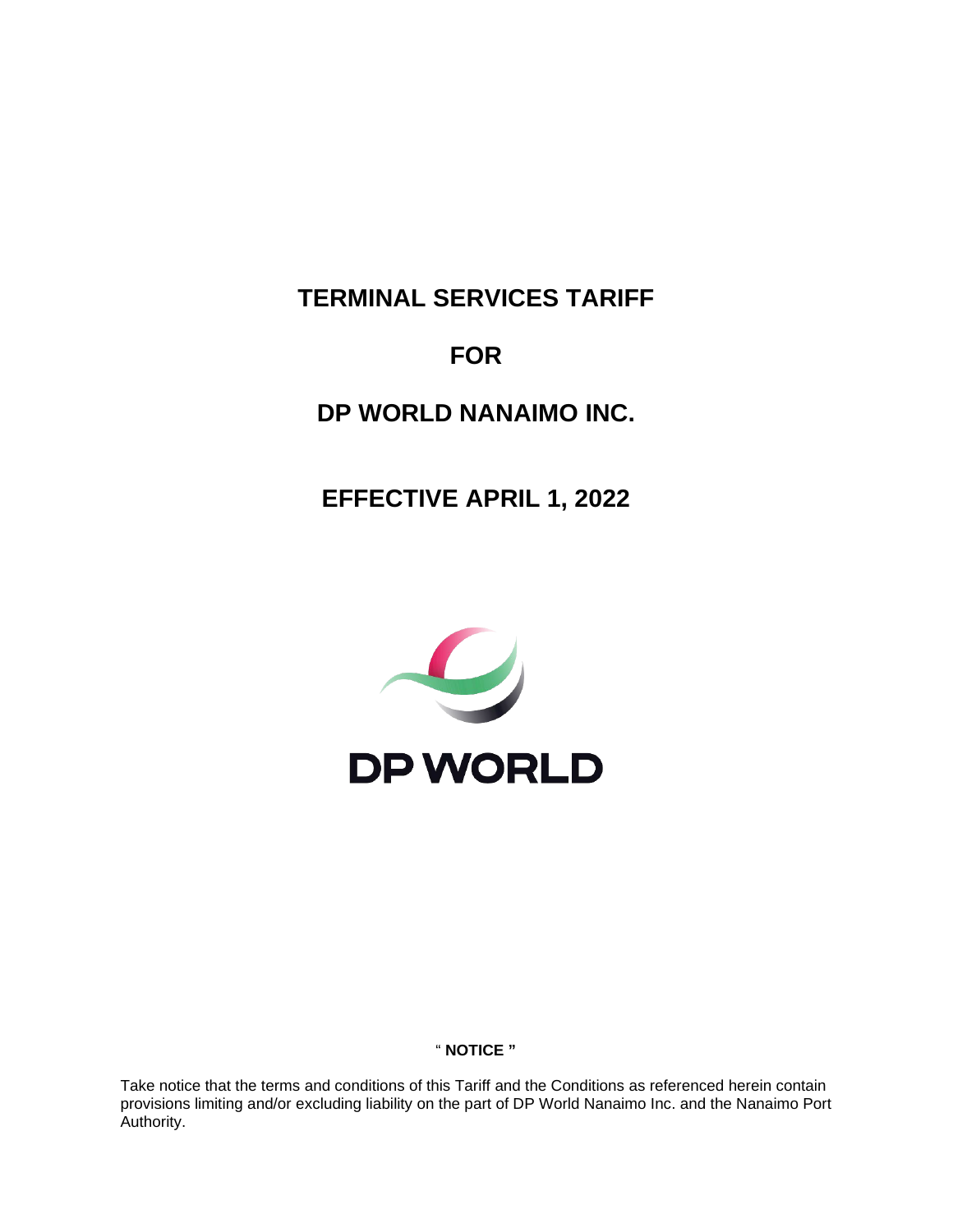# **TABLE OF CONTENTS**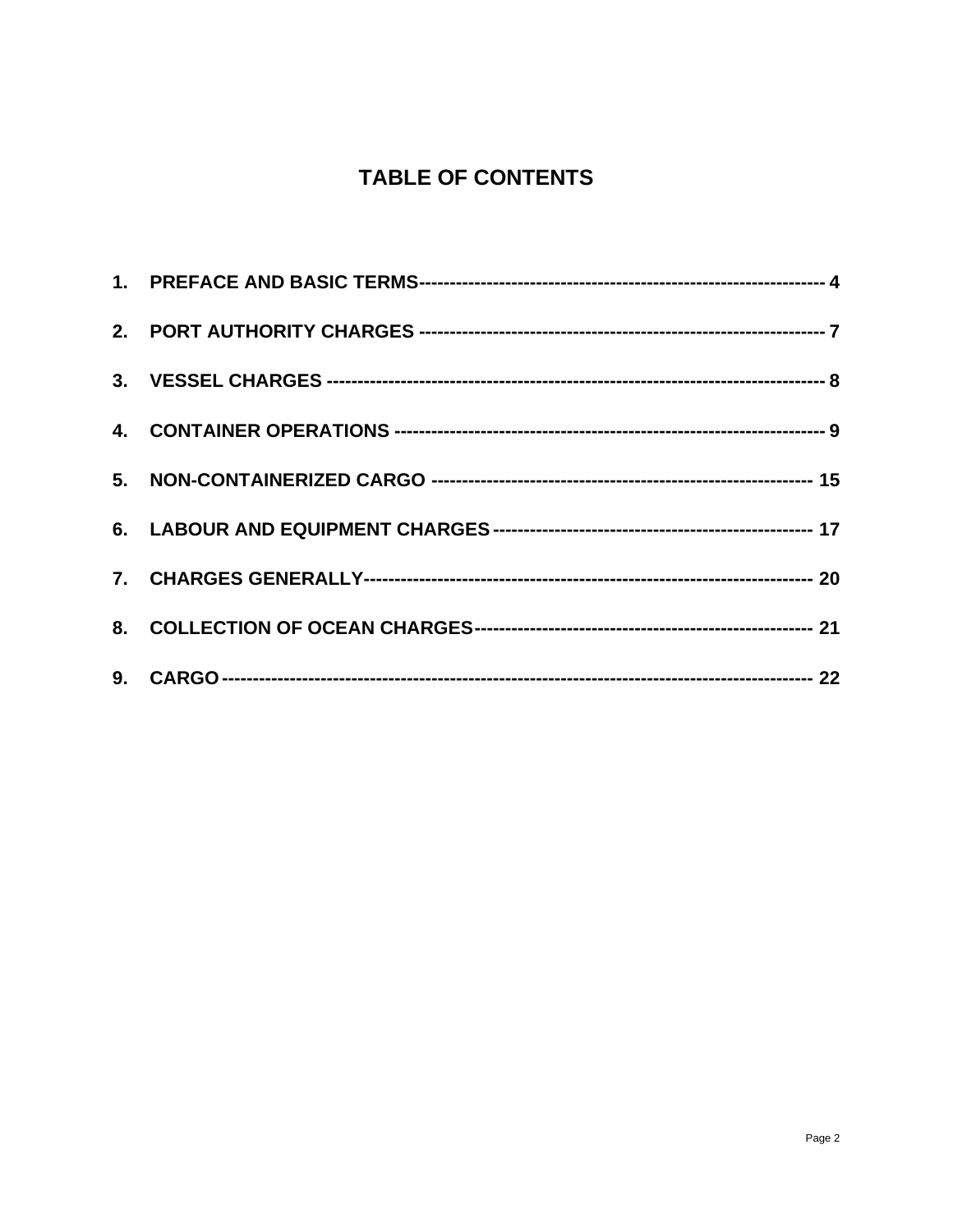# **COMPANY INFORMATION**

| <b>Hours of Operations:</b> | <b>Regular Office Hours</b>                       | 0800 to 1630 Monday to Friday,<br>excluding Public Holidays |
|-----------------------------|---------------------------------------------------|-------------------------------------------------------------|
|                             | <b>Terminal Operations</b>                        | 24 hours per day, 7 days a week                             |
| <b>Telephone Numbers:</b>   | Main Office:                                      | (250) 722-2290                                              |
| <b>Address:</b>             | 750 Jackson Road<br>Nanaimo, BC V9X 1J2<br>Canada |                                                             |
| <b>Website:</b>             | www.dpworldcanada.com                             |                                                             |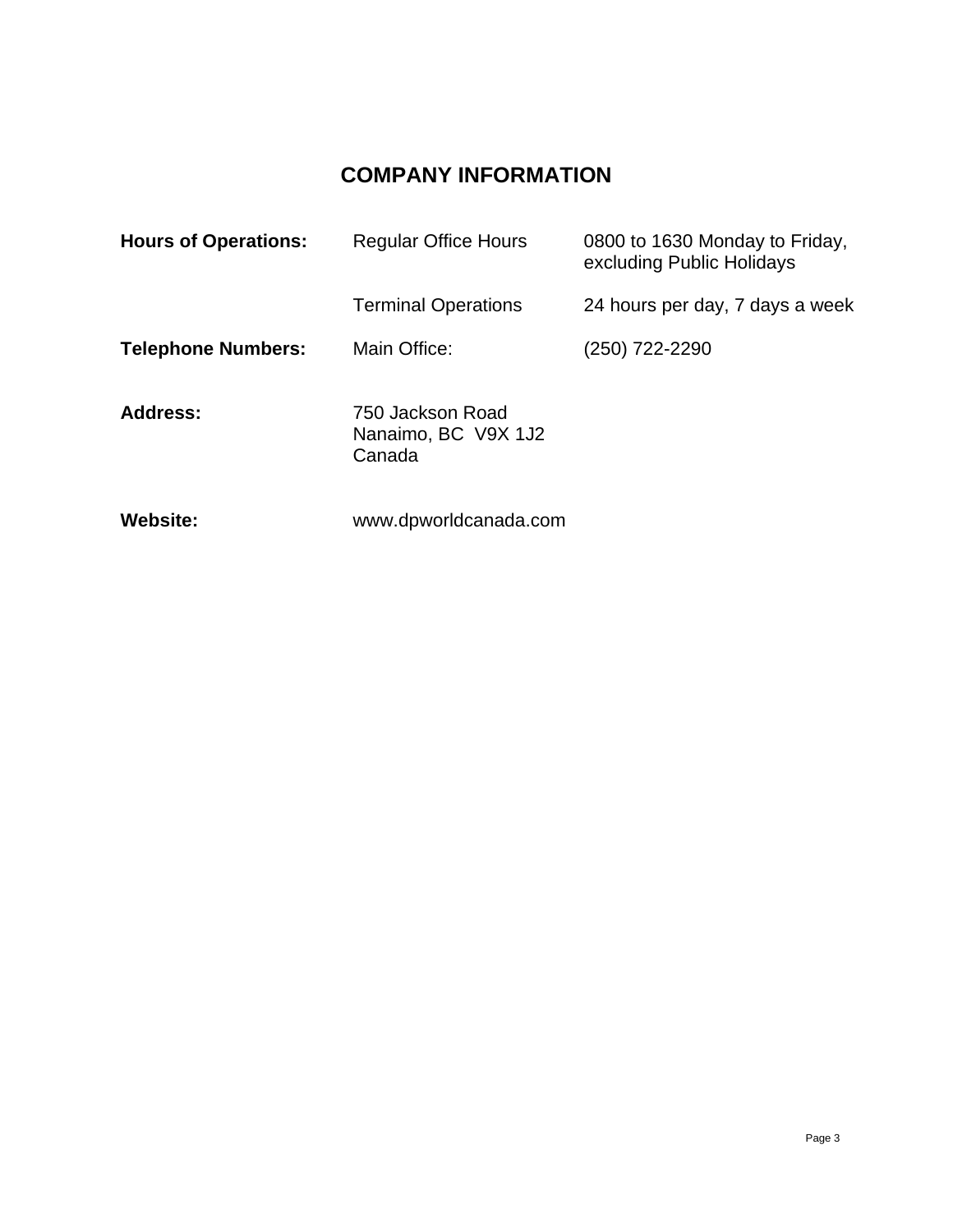# <span id="page-3-0"></span>**1. PREFACE AND BASIC TERMS**

# *Short Title*

This document may be cited as the "Terminal Services Tariff," and is generally referred to as the "Tariff."

# *Publication*

This Tariff is published by the Operator with the approval of the Port Authority. It incorporates certain provisions of the Port Authority Fee Document for wharfage and berthage charges.

# *Effective Date and Changes*

This Tariff shall be subject to change without specific notice and such changes will be effective from April 1, 2022 (the "**Effective Date**"), or such other date specified in the notice.

# *Scope of Tariff*

This Tariff and all rates, charges, terms, conditions, rules and regulations and definitions contained herein, and the DP World Standard Terms and Conditions ("**Conditions**") available online at [www.dpworldcanada.com,](http://www.dpworldcanada.com/) shall apply to the container and related marine operations at the Terminal (including the "**Services**" defined in the Conditions) and to all Users and any individual, person, firm or corporation engaged in and/or responsible for the handling of a Vessel and/or the movement of its Cargo, including but not limited to; Vessel and/or cargo agents, charterers, brokers, freight forwarders and shippers or consignees. The Terminal is owned by the Port Authority and operated by the Operator .

The Operator provides the Services to the Users, subject to the terms, conditions, rules, regulations and definitions of this Tariff and the Conditions, which shall govern the relationship between the Operator and such Users.

# *Notice to Public*

This Tariff and the Conditions are notice that the rates, charges, terms, conditions, exclusions from liability, limitations, rules, regulations and definitions contained herein apply to all Users of any of the Services described herein, or any of the property described herein without specific notice, quotation or prior arrangement. Where there is a direct conflict between this Tariff, the Conditions and the Port Authority Fee Document, the Port Authority Fee Document shall apply but only to the extent of such conflict.

The Port Authority provides berthage at the Terminal, subject to all of the terms and conditions of the Port Authority Fee Document. The use of any of the Services, the Terminal, docks, wharves, and facilities operated by the Operator shall be deemed complete acceptance of this Tariff, the Conditions and the Port Authority Fee Document and any revisions or supplements thereto and all such persons agree to pay all charges specified herein and to be governed by the rules and regulations appearing in this Tariff.

The Operator reserves the right to furnish all equipment, supplies and materials and to perform all services in connection with the Services.

#### *Limitations and Exclusion of Liability*

Take notice that the Conditions and this Tariff contain provisions limiting, and/or excluding liability on the part of the Operator, the Port Authority their respective affiliates and others.

# *Charges*

Charges for Services shall not exceed the rates published in this Tariff. All charges quoted herein are in Canadian dollars and based on performing the work during Straight Time operating periods.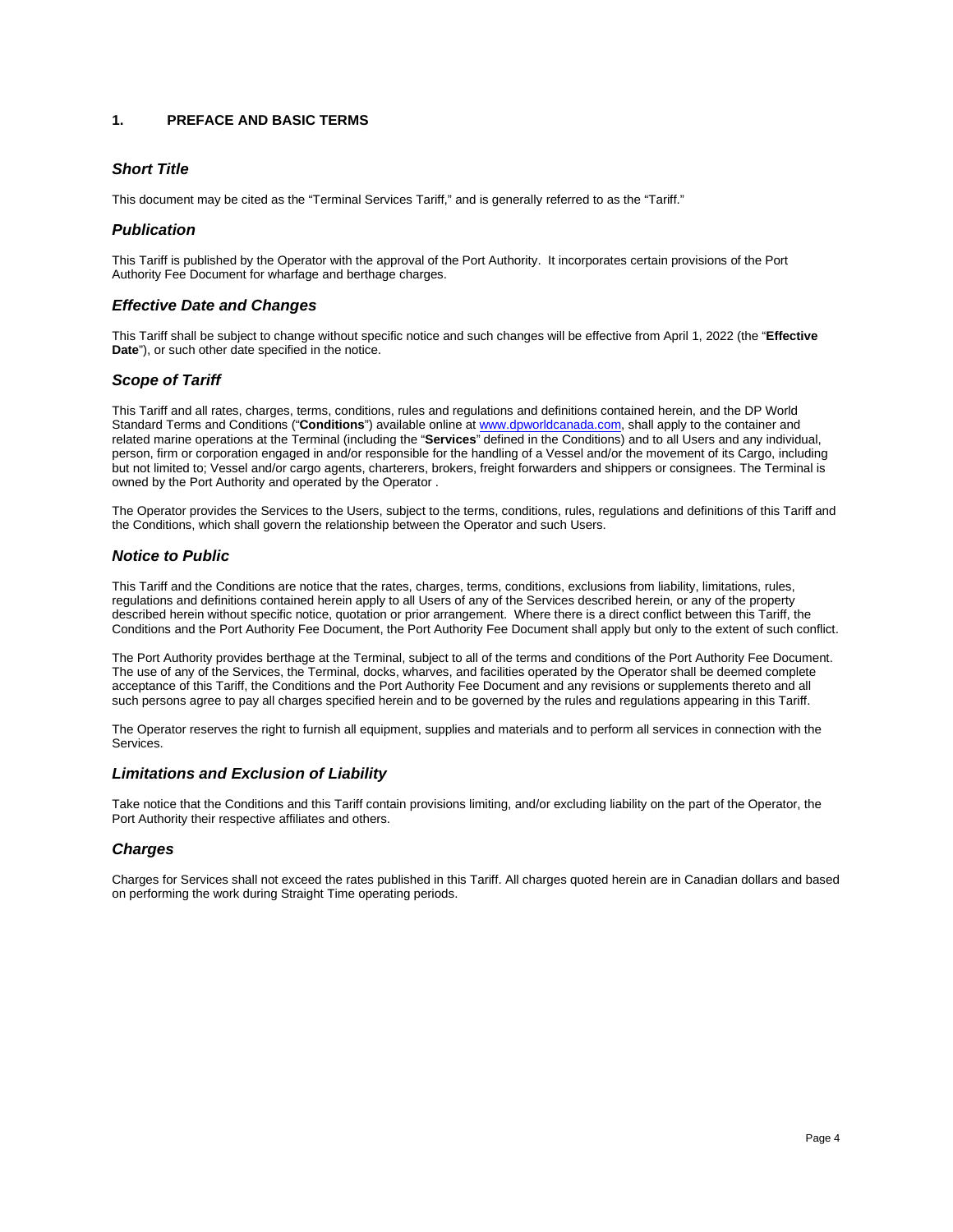#### **1.1 DEFINITIONS**

In this Tariff:

The definitions set out in the Conditions are incorporated herein except:

"**Operator**", as used in this Tariff, means DP World Nanaimo Inc and its directors, officers, employees, agents, representatives, authorized external advisors and other third parties acting on the Operator's behalf;

"**Terminal**", as used in this Tariff, means the Duke Point container Terminal at the Port of Nanaimo, B.C where the Operator performs the Services.; and,

"**Port Authority**", as used in this Tariff, means the Nanaimo Port Authority and their officers, employees, servants and agents

**Abandoned Cargo** - means any Cargo that is under the Operator's control due to not having been withdrawn from the Terminal by a Customer or Cargo Owner, as applicable, thirty (30) days after the expiration of any applicable Free Time or the Customer or Cargo Owner, as applicable has confirmed in writing that they have abandoned the Cargo.

**BCMEA** - the British Columbia Maritime Employers Association.

**BCMEA Assessment** - any charges assessed by the BCMEA for services provided at, in conjunction with, or use of, the Terminals, however calculated.

**Bill of Lading** - means the bill of lading, waybill or similar document issued by the Customer to distinguish a single Shipment of Cargo carried by a Vessel.

**Breakbulk Cargo** – means Cargo which transits the Terminal in units or packages (not including Containers)..

**Cargo Owner** –includes the actual owner, shipper, consignee, receiver, or bailee of the Cargo

**CBSA** – means the Canada Border Services Agency established pursuant to the Canada Border Services Agency Act, S.C. 2005, c. 38.

**Collective Agreement** – means an agreement in writing between an employer and an organization of employees that concerns rates, charges terms and conditions of employment.

**Container Storage Area** – means an area of open space provided for storing containerized Cargo (usually in idle status).

**Container Yard** – means a place designated within the Terminal where containerized Cargo, which are in transit between Vessels, barge, Inland Carriers or the container freight station, are temporarily held or assembled.

**Effective Date** - has the meaning set forth in Section 1 (Preface and Basic Terms).

**EIR** – means equipment interchange receipts.

**ERD** – means the earliest receival date for Cargo at the Terminal, prior to which demurrage is payable.

**Export** - means the movement of Cargo from an Inland Carrier to a place of rest at the Terminal and its subsequent transfer onto a Vessel.

Free Time – means a period of time specified in this Tariff during which containerized Cargo or non-containerized Cargo, as applicable, may occupy space assigned to it in the Terminal, free of storage charges, either prior to the loading to a Vessel or subsequent to the discharge from a Vessel .

**Hazardous Cargo** - means any Cargo, goods, substance or material that is listed, defined or otherwise designated as (a) "hazardous", "noxious" or "dangerous" under any applicable laws or international convention or standard including, without limitation, the International Maritime Dangerous Goods Code or the Hazardous and Noxious Substances Convention as defined in the *Marine Liability Act* (b) any chemical; (c) any hydrocarbons, petroleum, petroleum products or waste; (d) any metabolite or chemical breakdown product or derivative or component part of substances identified above; and (e) any other chemical, substance or waste, that is regulated by, or may form the basis of liability under, any applicable laws.

**Import** - means the movement of Cargo from a Vessel to a place of rest at the Terminal, and its subsequent transfer to an Inland Carrier.

**Inland Carrier** – means railway company, rail carrier, truck carrier, cartage company,tug and barge company operating within the coastal and/or inland waters of British Columbia, a private carrier or any other transport vehicle that receives or delivers Cargo discharged from or loaded onto a Vessel, but does not include the Operator's Vessel.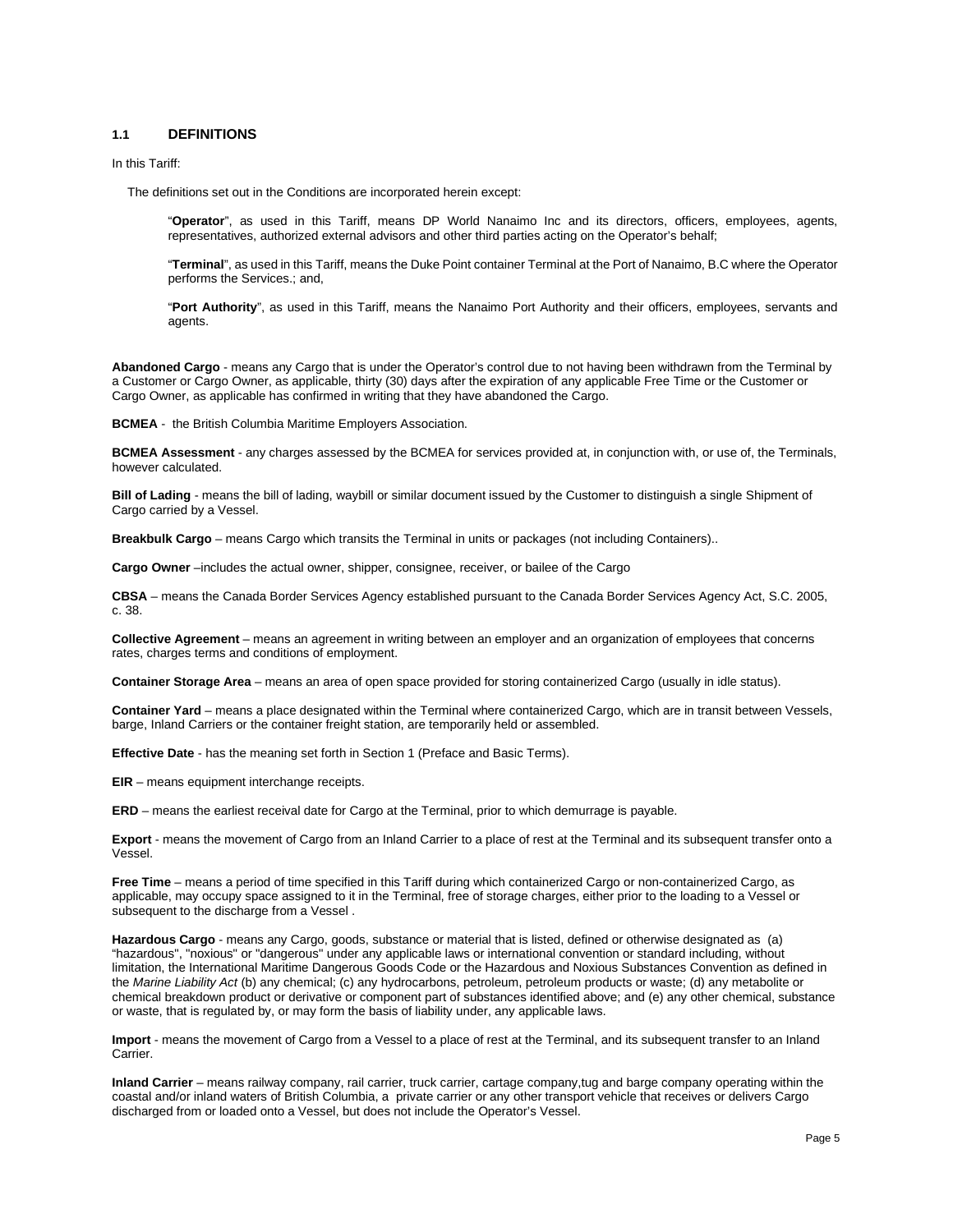**LOA** - means the maximum length overall of the Vessel in meters as stated on the certificate of registry or an alternate certificate document that declares the maximum length of a Vessel.

**MSCR** means one thousand (1000) foot board measure of logs, as determined by "Scribner" scale

**M.T.** means that the number of Tonnes is calculated by measurement, in cubic meters, and equals 1,000 kilograms, or 2,204.6 pounds, or 1.1023 short tons, or 0.9842 long tons.

**M/E** - means that the charge is based on man-hour rates and charges for equipment rental, as set out in this Tariff.

**MFBM** - means one thousand (1,000) foot board measure of lumber.

**N.O.S.** means Cargo not otherwise specified.

**Non-Working Period** - are for the purposes of calculating berthage fees limited to Christmas Day, New Year's Day and Labour Day, always subject to the Vessel in fact not being worked, meaning there is no loading or unloading of Cargo.

**OOG** – means out of gauge and in respect of a Container means it does not conform to ISO dimensional standards.

**Overtime** – means hours of work over the regular shift hours performed as defined in a Collective Agreement.

**Shipment** – means a single consignment of Cargo tendered on one shipping document at one time for transport from one point of origin by one shipper for one consignee to one point of destination. A shipment which is transported by a Vessel is distinguished by a separate Bill of Lading or Waybill issued by the Customer.

**Stores** - means a Vessel's supplies**.** 

**Straight Time** – means the hours of work defined in a Collective Agreement as regular straight time hours.

**Statutory Holidays** - means has the meaning set forth in the Collective Agreement

**TEU** - means twenty-foot equivalent unit and in calculating TEUs, a 20' Container shall comprise one (1) TEU, a 40' Container shall comprise two (2) TEUs, and a 45' Container shall comprise two and a quarter (2.25) TEUs.

**Tonne** - unless otherwise specified, all "Tonnes" shall be regarded as freight tonnes and shall be determined by a weight Tonne of one thousand (1,000) kilograms or a measurement of one (1) cubic meter, whichever is greater.

**Transshipment** - means to transfer Cargo from one Vessel to another for further transportation to another terminal with said transfer occurring completely at the Terminal, in the case of laden containerized Cargo, without the containerized Cargo being destuffed or altered in form or composition.

**W.T.** - means that the number of Tonnes is calculated by weight, in metric Tonnes.

**Waybill -** means the waybill issued by the Customer to distinguish a single shipment of Cargo carried by a Vessel.

**Working Periods** - means all other periods of time outside those deemed Non-Working periods.

**WTI** - means the West Texas Intermediate crude oil price.

# **1.2 CONVERSION FACTORS**

The following conversion factors will be used to convert weight and measurements or other values when needed to apply to the applicable fee(s) contained in this Tariff.

| <b>Converting From</b> | <b>Converting To</b>                                                                                                                                                                               |
|------------------------|----------------------------------------------------------------------------------------------------------------------------------------------------------------------------------------------------|
| Kilogram ("kg"): one   | equals 2.2046 pounds                                                                                                                                                                               |
| Litre("L"): one        | equals 0.2200 Imperial Gallons or 0.2646 U.S. Gallons                                                                                                                                              |
| Metres ("m"): one      | equals 3.2808 feet                                                                                                                                                                                 |
| Cubic meter            | equals 1,000 Litre, or 35.315 cubic feet, or 0.08830 measurement tons (40 cubic feet), or 0.4238<br>MFBM, or 220.0 Imperial Gallons, or 27.50 Imperial Bushels, or 6.290 barrels (42 U.S. gallons) |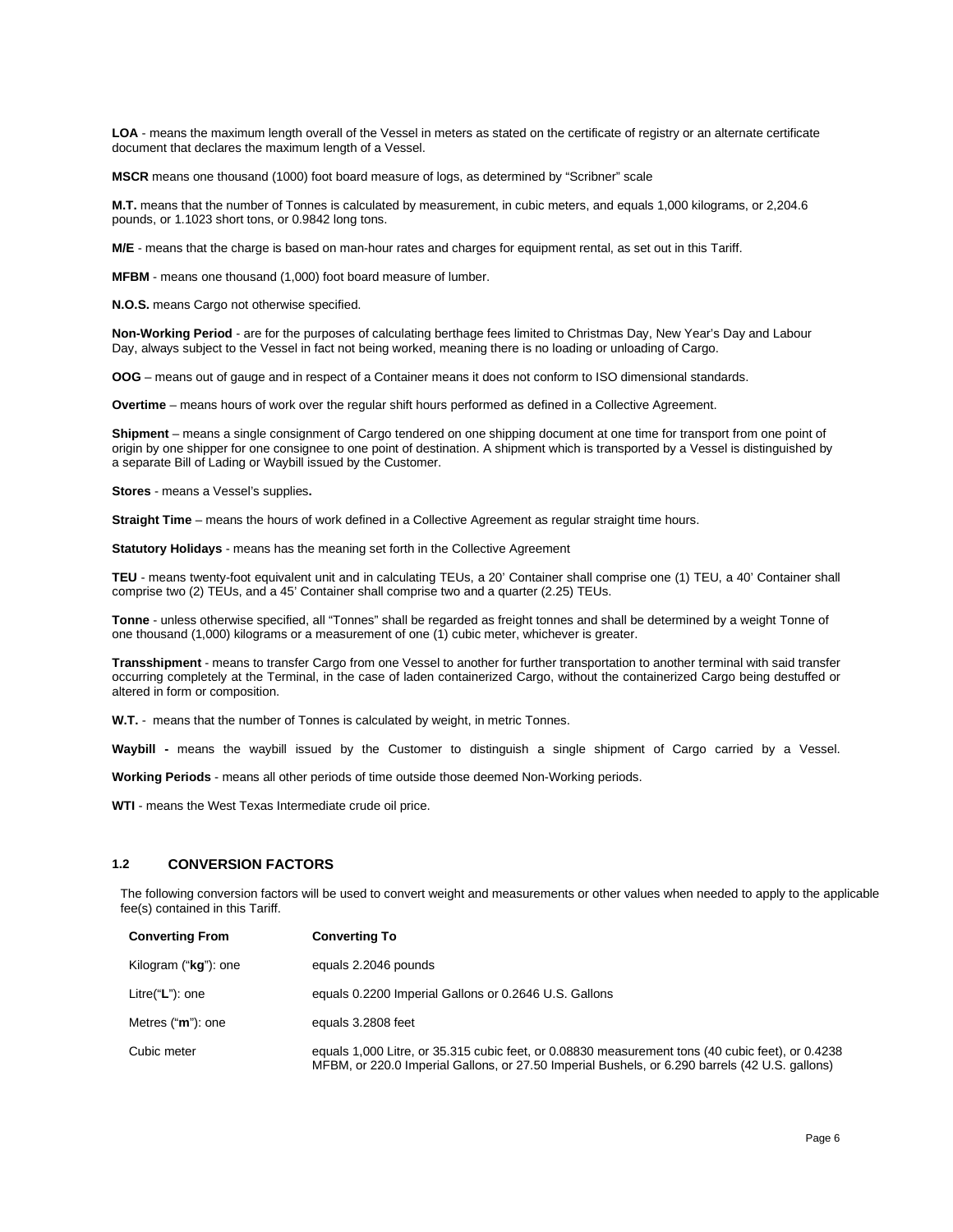#### **1.3 CONDITIONS**

The terms and conditions as set out in the Conditions shall apply notwithstanding any other term or condition herein, unless any such provision conflicts directly with the terms or conditions of this Tariff, in which case the terms and conditions of this Tariff shall apply but only to the extent of any such conflict.

# <span id="page-6-0"></span>**2. PORT AUTHORITY CHARGES**

The Operator is responsible for collecting all berthage fees and wharfage fees on behalf of the Port Authority. As of the Effective Date, the berthage fees and wharfage fees are described in Section 2.1 (Berthage Fees) and Section 2.2 (Wharfage Fees) below, provided, that such fees and terms may be different at the date of service and all such amounts are assessed in accordance with the Port Authority Fee Document. Users should confirm all berthage fees and wharfage fees with the Port Authority. The Port Authority Fee Document can be found at the Port Authority website: https://npa.ca/.

#### 2.1 Berthage Fees

The Port Authority charges a berthage fee based on physical size (LOA) of Vessel when it utilizes a berth owned by the Port Authority, as well as the Vessel's length of stay at a berth, from the time when the first line is made fast to when the last line is cast off. The berthage fee also applies to Vessels that are fastened to or tied up alongside any other Vessel occupying a berth. Berthage fees are intended to help recover investments and costs associated with the wharf apron and berth dredging and maintenance. The User is charged berthage fees as set out below.

Subject to the provisions of the Port Authority Fee Document, berthage fees are not payable in respect of the following Vessels:

a Vessel that, in the opinion of the Port Authority, is not of a commercial type or design and belongs to her Majesty in right of Canada or to a foreign government;

- (b) a tug that is docking or undocking another Vessel;
- (c) a Vessel that is loading or unloading Cargo to or from any Vessel that is paying berthage to the Port Authority; and

(d) a Vessel that is loading or unloading Cargo at Port Authority property (often for subsequent reshipment), with said Cargo being loaded to or received from a Vessel at Port Authority property paying berthage charges to the Port Authority.

The Port Authority reservices the right, in its discretion, to determine for the purposes of berthage fees the length of any Vessel.

| Vessels tied up at an Port Authority Berth | Unit                    | Rate     |
|--------------------------------------------|-------------------------|----------|
| - Per hour, or part thereof                | HR/m                    | \$ 0.24  |
| - Minimum charge for such Vessels          | per day or part thereof | \$515.00 |

*Note: AS OF THE DATE OF PUBLICATION OF THIS RATE SCHEDULE, the berthage fees imposed by the Port Authority are determined as set out above. The berthage fees may be different at the date of service – Customers should confirm fees with the Port Authority.*

#### 2.2 Wharfage Fees

Wharfage is a fee assessed by the Port Authority for Cargo handling at Port Authority property. The wharfage fee is based on the weight or measurement of the applicable Cargo and is variable by Cargo type and/or commodity. Wharfage fees are intended to help recover investments and costs associated with the provision of Port Authority infrastructure and Services to handle Cargo.

Subject to the terms of this Section 2.2 (Wharfage Fees), wharfage fees on laden containerized Cargo, both Export and Import, and Cargo are charged as set out below.

The Port Authority reserves the right to classify any Cargo and the Port Authority's decision in this regard shall be final and binding.

Wharfage fees will not be assessed more than once in respect of Cargo (including laden containerized Cargo) that is considered Transshipment. Furthermore, transshipped Containers will be charged wharfage fees once at the applicable Export rate, as set forth below.

Where Cargo is transferred overside on the offshore side of a Vessel from Vessel to Vessel, unloaded overside from Vessel directly to the water or loaded from the water directly to a Vessel, the wharfage charge may be reduced by fifty percent (50%).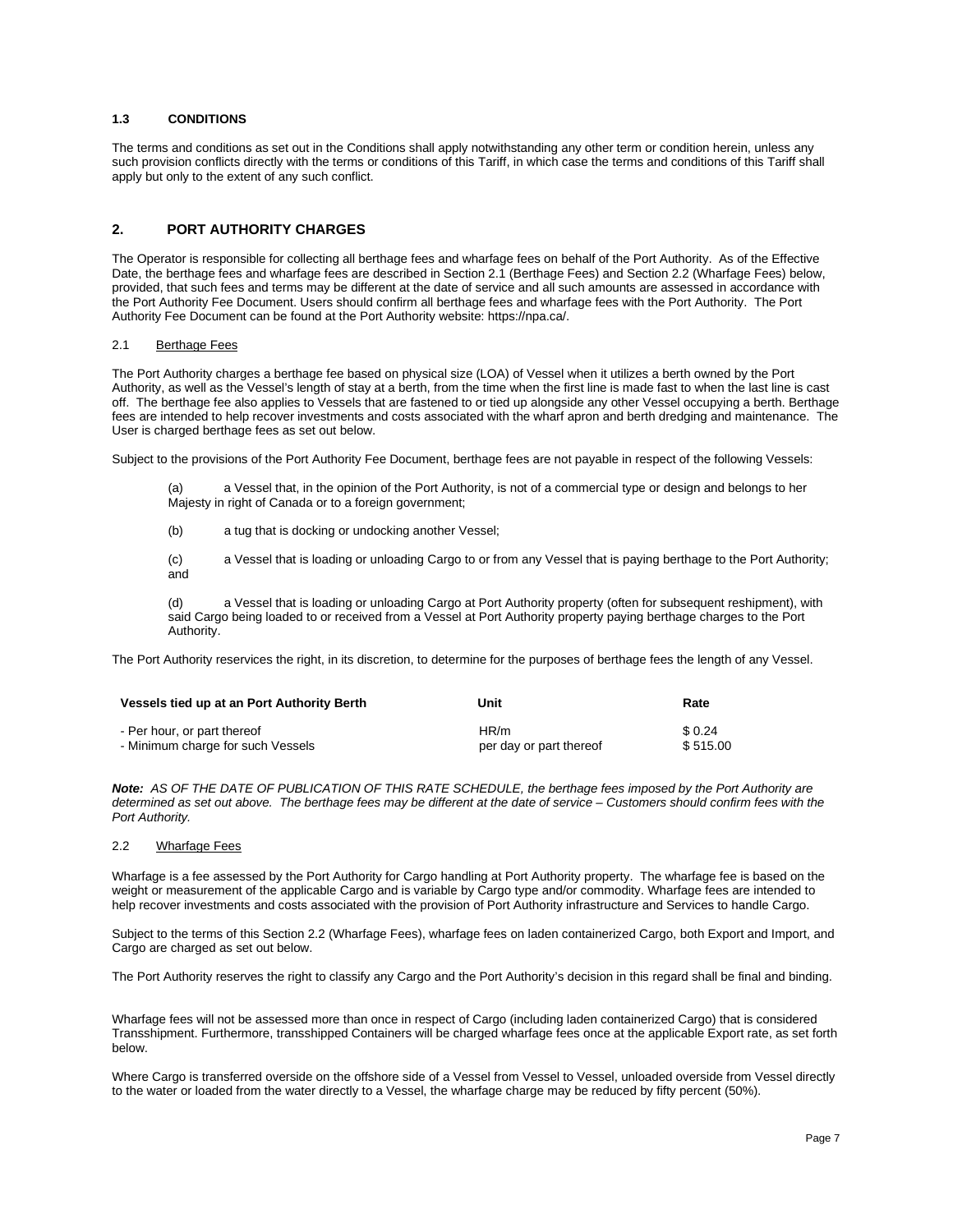Subject to the provisions of the Port Authority Fee Document, no wharfage fees shall be charged in respect of the following:

- (a) ship's Store and bunker fuel used solely for a Vessel that is loading or unloading Cargo or paying berthage in respect of Port Authority property, provided, that the Port Authority does not issue a receipt for the Stores and fuel;
- (b) repair materials, lining or ballast delivered to and for the sole use of a Vessel loading or unloading Cargo or paying berthage fees in respect of Port Authority property; or
- (c) empty Containers, unless carried for and charged by a Vessel, in which case the applicable Cargo wharfage rate will apply.

Wharfage fees on laden containerized Cargo are payable by the Customer, and wharfage fees on non-containerized Cargo are payable by the Cargo Owner.

#### **a. Wharfage charge for Non-Containerized Cargo**

| Commodity                                     | Unit            | <b>Rate Per unit</b> |
|-----------------------------------------------|-----------------|----------------------|
| Automobiles                                   | Unit            | \$25.75              |
| Breakbulk - Logs                              | MFBM / Scribner | \$3.60               |
| Breakbulk - Lumber                            | <b>MFBM</b>     | \$1.82               |
| Kaolin                                        | Tonne           | \$1.71               |
| Soil/Salt                                     | Tonne           | \$3.09               |
| Bulk – Dry                                    | Tonne           | \$0.88               |
| Bulk - Liquid                                 | Tonne           | \$0.77               |
| All other goods NOS (not otherwise specified) | Tonne           | \$1.93               |
|                                               |                 |                      |

\*Wharfage based on tonnes or volume (cubic metre) whichever is greater.

#### **b. Wharfage charge for Containerized Cargo**

| Commodity         | Unit | <b>Rate Per unit</b> |
|-------------------|------|----------------------|
| Direct Call Laden | TEU  | \$41.20              |
| Direct Call Empty | TEU  | \$25.75              |
| Barge Laden       | TEU  | \$32.15              |

#### 2.3 Harbour Dues

The Port Authority charges harbour dues to a Vessel for each harbour call. Harbour dues are payable on every Vessel that enters the harbour at the following rates:

- I. Registered Vessels, Gross registered tonnage, per GRT \$0.082<br>II. Unregistered Vessels. Gross tonnage as determined by the harb
- II. Unregistered Vessels, Gross tonnage as determined by the harbour master, per GRT \$0.082<br>III. Minimum billing charges \$100.00
- Minimum billing charges \$100.00

# <span id="page-7-0"></span>**3. VESSEL CHARGES**

#### 3.1 Handling Vessel Lines

The Vessel charges below are computed on a four hour basis. Where any line calls exceed four hours, the charge for each extra hour or portion thereof, is twenty five percent (25%) of the published charge.

Where more than one Vessel is tied up and let go by the same lines crew gang within a single four hour period, the charges otherwise payable in respect of each Vessel shall be reduced by thirty percent (30%).

| - Tying Up   | 2.151.00 | 2.669.00 | 3,260.00 | 2,709.00 | 3.347.00 | 4.145.00 |
|--------------|----------|----------|----------|----------|----------|----------|
| - Letting Go | .436.00  | 1.781.00 | 2.175.00 | 1.808.00 | 2,233.00 | 2,765.00 |
|              |          |          |          |          |          |          |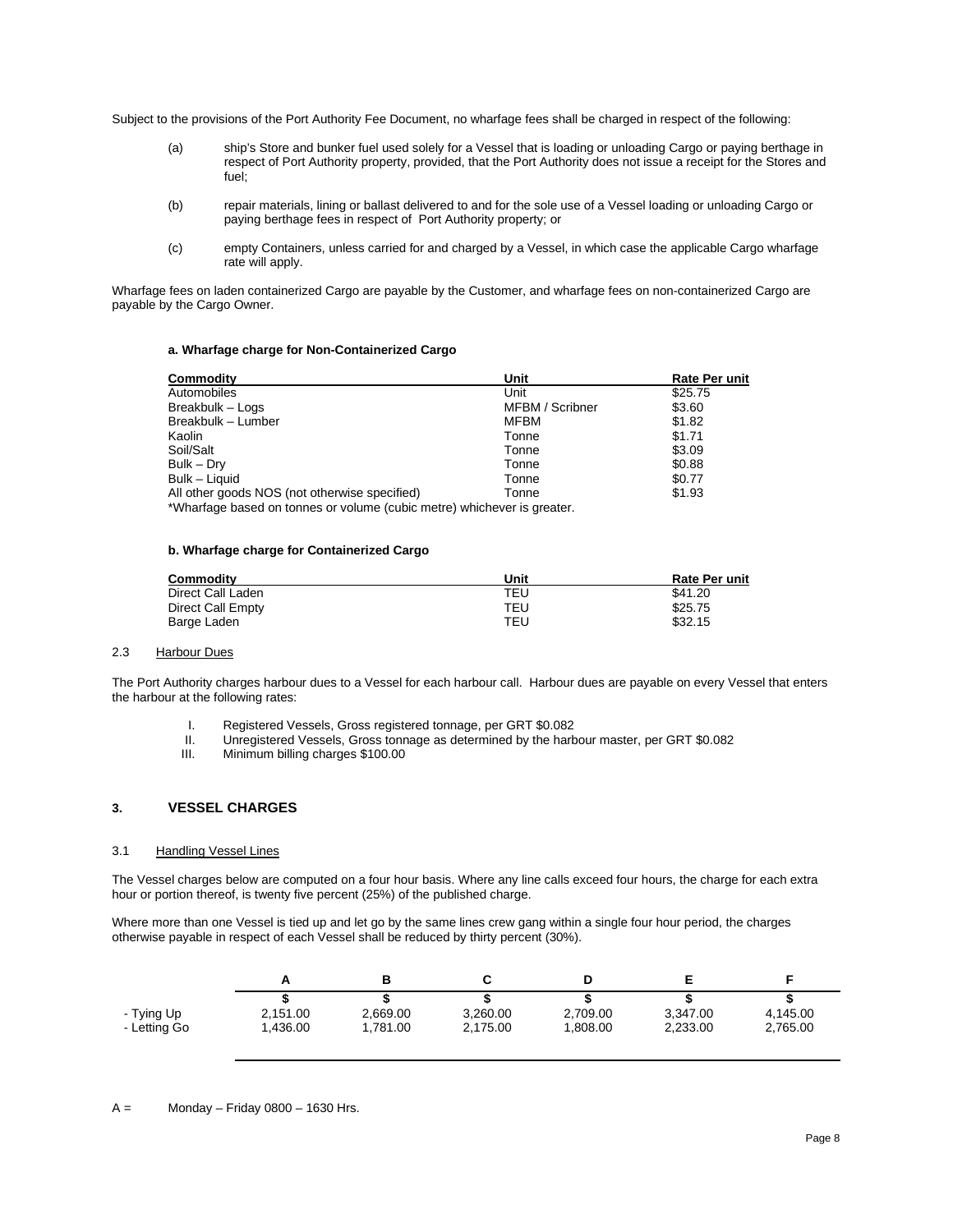- $B =$  Monday Friday 1630 0100 Hrs.
- $C =$  Monday Friday 0100 0800 Hrs.
- $D =$  Saturday 0800 1630 Hrs.
- $E =$  Saturday 0100 0800 Hrs, 1630 0100 Hrs, Sunday all Shifts.
- F = Statutory Holidays All Shifts

These rates may be subject to changes and should be re-confirmed at the date of service.

#### 3.2 Other Charges

| <b>Communication Charges</b><br>Daily Charge                                                                                                            | Rate<br>\$42.00               |
|---------------------------------------------------------------------------------------------------------------------------------------------------------|-------------------------------|
| <b>Fresh Water Charges</b><br>Per Metric Ton<br>Hose connections, per connection, includes 30 metres of hose<br>Each additional 15 metre length of hose | \$5.10<br>\$170.00<br>\$35.00 |
| <b>Security Charges</b><br>All Vessels on berth will be assessed a security fee per hour of                                                             | \$40.00                       |

#### 3.2 BCMEA Cargo Assessments

All BCMEA Assessments are charges that must be paid by the Cargo Owner, Customer and/or User to the Operator as agent for collection of the BCMEA. Rates are as imposed by the BCMEA and adjusted from time to time. These can be found [https://www.bcmea.com/resources/assessments/.](https://www.bcmea.com/resources/assessments/)

# <span id="page-8-0"></span>**4. CONTAINER OPERATIONS**

#### 4.1 Terminal Throughput

Containerized Cargo throughput is counted as the movement of containerized Cargo from the Vessel to an Inland Carrier or from an Inland Carrier to the Vessel. It includes the movement of the containerized Cargo between Vessel and place of rest in the Container Yard, ordinary sorting in the yard, and the movement of the containerized Cargo to / from Inland Carrier (including loading / unloading).

An OOG Surcharge is applicable per containerized Cargo (in addition to the throughput charge) for over dimensional containerized Cargo (using standard spreader of over height spreader) for containerized Cargo up to six (6) feet above the top of the Container, up to two (2) feet wide and under fifty three (53) in length. Laden flat rack Containers also incur an OOG surcharge except when loaded / discharged to / from vessel from street truck. containerized Cargo extending more than six (6) feet above the top of a Container may be regarded as non-containerized Cargo for invoicing purposes.

|                                                                           | Unit            | Rate     |
|---------------------------------------------------------------------------|-----------------|----------|
| Loaded and empty Container throughput<br>that is placed on or off a truck | Per Container   | \$490.28 |
| OOG Surcharge                                                             | With Throughput | \$258.58 |

#### 4.2 Yard Rehandle

A yard rehandle covers the extra sorting, stacking or moving of containerized Cargo in the Container Yard at the request of the User or direction of the Port Authority.

Containerized Cargo shall be received and spotted in the Container Yard in accordance with instructions from either the Customer or the Cargo Owner. Where instructions are not received or are changed after they are received and rehandling of containerized Cargo is necessary, a yard rehandling charge shall be payable for each additional movement of the containerized Cargo.

|               | Unit          | Rate    |
|---------------|---------------|---------|
| Yard Rehandle | Per Container | \$96.37 |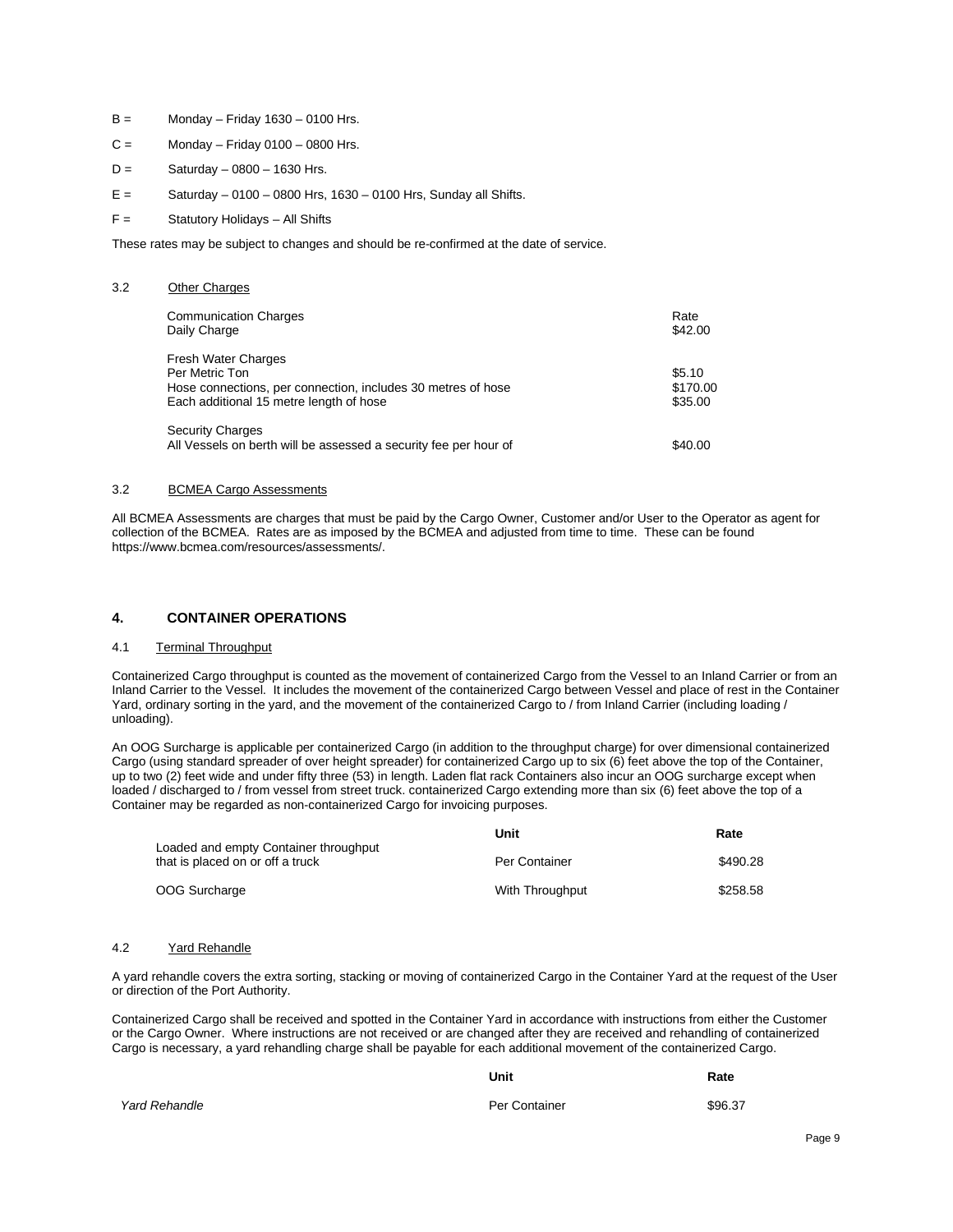#### 4.3 Gate Charge

The gate charge covers the receipt / delivery of containerized Cargo at the gate and the unloading / loading of the containerized Cargo from / to an Inland Carrier. It includes visual inspection of general external condition of the containerized Cargo, and the giving and taking of EIRs. Delivery of an empty will not include opening the containerized Cargo for inspection.

Gate charges will be applied to empty Containers declared to be a bad order by the receiving truck driver, which do not leave the Terminal. **Unit Rate**

|       | um            | nalt    |
|-------|---------------|---------|
| Truck | Per Container | \$96.37 |

### 4.4 After Hours Gate Charge

An afterhours gate charge is charged for any containerized Cargo received or delivered outside of normal gate operating hours. Normal gate operating hours are 0800 hrs – 1600 hrs Monday to Friday. Any trucks being processed after 1600 hrs are subject to the after hours gate fee; this includes all transactions between 1600 – 1630 with exception of the trailer drop service or where a 1 hour shift extension has been arranged a day in advance and charges protected.

|                                                                                                                          | Unit          | Rate     |
|--------------------------------------------------------------------------------------------------------------------------|---------------|----------|
| After hours gate charge                                                                                                  | Per Container | \$508.15 |
| 4.5<br>Reprinting Out Gate Interchange<br>A reprint fee will be assessed for each reprinting of an out gate interchange. |               |          |
|                                                                                                                          | Unit          | Rate     |
| Reprinting out gate Interchange                                                                                          | Per Reprint   | \$45.16  |
| 4.6<br>Seal Number Update Fee                                                                                            |               |          |
| Fee for updating the seal number of Export Containers at the Terminal Gate                                               |               |          |
|                                                                                                                          | <b>Unit</b>   | Rate     |
| Seal Number Update                                                                                                       | Per Seal      | \$45.17  |
| On-Hire Fee<br>4.7                                                                                                       |               |          |
| Fee for updating Container numbers in N4 system                                                                          |               |          |
|                                                                                                                          | Unit          | Rate     |

#### 4.8 Verified Gross Mass (VGM) Service

*Fee* 

The service of weighing Containerized Cargo on a certified scale and provision of a VGM weight. Service includes placing the containerized Cargo on the scale, issuing a scale ticket after each weighing and placing the Cargo into the appropriate section, ready to load to the Vessel.

Per Container

Container scales used in this service are calibrated and serviced by technicians approved by Measurement Canada. VGM information for Export Containers will be updated in Express system prior to vessel loading and VGM certificate will be issue to the shipper for recording purposes.

The Terminal may have limitations for this service and reserves the right to set up appointments based on volume, ERD, cut offs and other operation requirements.

| Verified Gross Mass (VGM) Service | Per scale ticket |
|-----------------------------------|------------------|
|                                   |                  |

**Rate** \$283.23

\$45.17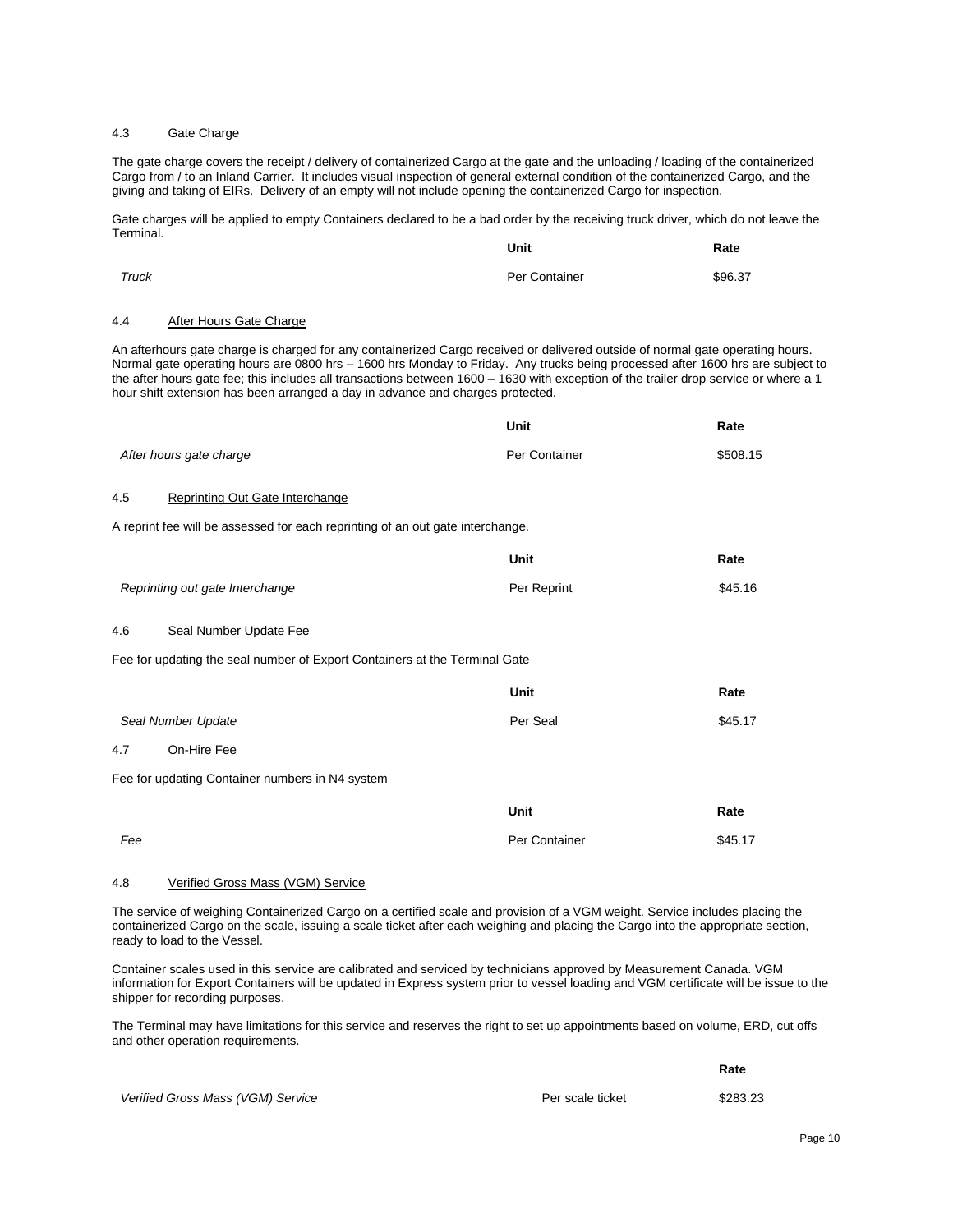| Fee for updating VGM weights in N4 or Express system | Per request | \$45.17 |
|------------------------------------------------------|-------------|---------|
|                                                      |             |         |

# 4.9 Overweight Surcharge

the Operator has a zero tolerance policy for handling overweight containerized Cargo. Containerized Cargo received that exceeds the maximum payload of the containerized Cargo is considered unsafe. All such Cargo will be rejected by the Operator and the amount set forth below shall be assessed. The overweight surcharge is applicable for the special handling required, and the Operator will charge additional fees to remove excess Cargo and the party or parties causing such unauthorized use shall be held liable for all losses, claims, demands and suits for damages including death and personal injury, legal and court expenses, directly or indirectly resulting from such unauthorized use.

|                      | Unit          | Rate     |
|----------------------|---------------|----------|
| Overweight surcharge | Per Container | \$386.61 |

#### 4.10 Vessel Containerized Cargo Reposition

A repositioning fee will be assessed for containerized Cargo that is repositioned or on a Vessel without removing such containerized Cargo from the Vessel.

|                                                                        | Unit          | Rate     |
|------------------------------------------------------------------------|---------------|----------|
| Moving containerized Cargo from cell to cell onboard Vessel            | Per Container | \$193.95 |
| Moving containerized Cargo via guay from cell to dock and then to cell | Per Container | \$387.89 |

#### 4.11 Equipment Change of Status Charge

Equipment change of status charges are charges assessed on any containerized Cargo received on dock where the booking is subsequently rolled to the next Vessel, the port of discharge is changed or there is any status change to the containerized Cargo and OOG Cargo. This is in addition to any Demurrage levied but includes up to 2 re-handles, if more re-handles are required they will be quoted on a case by case basis.

|                                   | Unit          | Rate     |
|-----------------------------------|---------------|----------|
| Equipment change of status charge | Per Container | \$258.86 |

#### 4.12 Sweep or Vacuum Containerized Cargo

The fee for sweeping or vacuuming containerized Cargo covers the clearing and sweeping of dunnage or debris from containerized Cargo and / or the internal washing or steam cleaning of the containerized Cargo.

|                                        | Unit             | Rate           |
|----------------------------------------|------------------|----------------|
| Sweep or vacuum of containerized Cargo | 20 ft. Container | By Arrangement |
|                                        | 40 ft. Container | By Arrangement |

The sweep or vacuum of Containers fees covers the clearing and sweeping of dunnage or debris from Containers and / or the internal washing or steam cleaning of the Container.

#### 4.13 Application / Removal of Placard or Seal

The fee for applying or removing placards or seal covers the costs of removing or applying a placard or seal.

|      |                                                                                                          | Unit          | Rate    |
|------|----------------------------------------------------------------------------------------------------------|---------------|---------|
|      | Applying or removing placard or Seal                                                                     | Per Container | \$85.84 |
| 4.14 | Supplying Placard or Seal                                                                                |               |         |
|      | The fee for supplying a placard or seal covers the costs of the new placard for the old placard or seal. |               |         |

|                   | Unit         | Rate    |
|-------------------|--------------|---------|
| Supplying placard | For set of 4 | \$13.22 |
| 4.15<br>Surveying |              |         |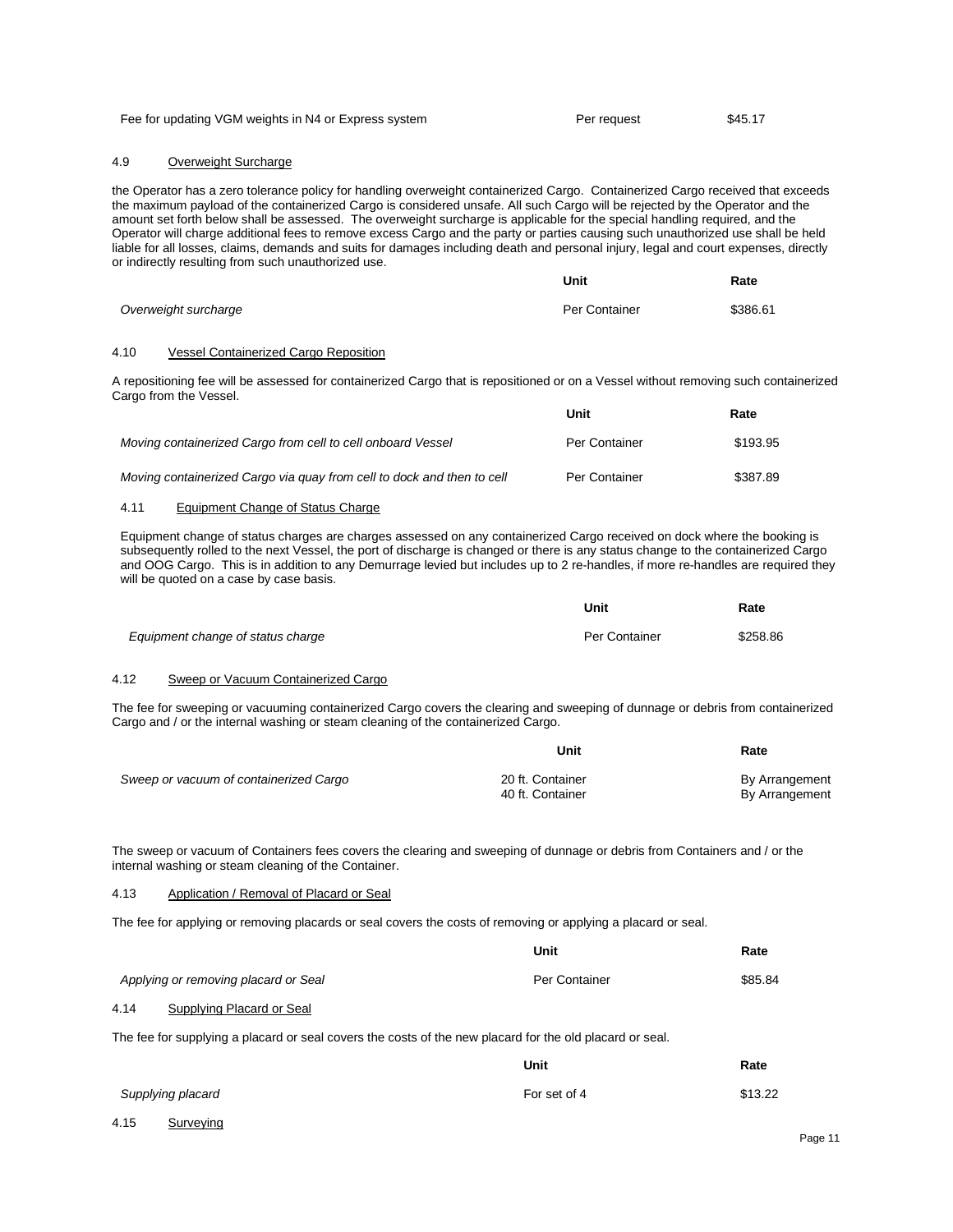For an additional surveying fee, containerized Cargo may be made available in a safe location for inspection by surveyor(s). Surveyor(s) will be escorted to the location by an agent or employee of the Operator or the Port Authority. Machinery, if required, will be made available at the earliest convenience for use by the surveyor.

|               | Unit       | Rate     |
|---------------|------------|----------|
| Surveying Fee | Per Survey | \$141.56 |

#### 4.16 Empty Container Storage

Empty Container storage is the service of providing open or ground space in the Container Storage Area for empty Containers in idle status. Empty Containers will be accepted for storage at the Terminal only if there is sufficient designated space available to accommodate them.

Empty Containers accepted for storage will be assembled in a block stow configuration separated by owner, size and general type only. Normal retrieval of Containers will be on the basis of first Container available. Requests to redeliver specific Containers which may result in the need to dig within the storage pile will be assessed a Container handling charge for each additional Container move required.

Storage charges for empty Containers are payable from the time of delivery to a Container Storage Area, shall be invoiced each month and shall be calculated according to the number of Containers in storage each day of the month covered by the invoice.

In the event of non-payment for the storage or evacuation of empty Containers, or in the event of insolvency of a Customer or other User that provided empty Containers to the Terminal, the Operator shall have a general lien over the empty Containers accordance with the provisions of clauses 7.7 to 7.11 of the Conditions, including, without limitation, the right to sell empty Containers that are subject to the lien by public auction or private sale without notice to the User or owner of the empty Containers

The reporting of damage to Containers on EIRs is limited to obvious external damage that can be readily seen by the human eye. Normal wear and tear, such as minor scrapes, dents and bruises which do not interfere with the serviceability of the equipment, and hidden damage which cannot be seen at the time the inspection is made (such as hairline cracks, pin holes, etc.) and the condition of floors and the undercarriage of Containers are specifically excluded.

|                            | Unit        | Rate     |
|----------------------------|-------------|----------|
| <b>Empty Container fee</b> | TEU per day | \$129.35 |

#### 4.17 Demurrage

Following the expiry of any applicable Free Time, all containerized Cargo is subject to Demurrage. Demurrage rates are assessed on and including any part or partial days. Demurage may be prorated for containerized Cargo with multiple Bills of Lading or Waybills and multiple parties being charged may be provided. The basis for proration will be calculated on the basis of the measurement of the Cargo.

Demurrage is due and payable on a joint and several basis by the Cargo Owner and the Customer that carried the containerized Cargo in the case of an Import shipment, or the Customer that was scheduled to carry the containerized Cargo in the case of an Export shipment.

Saturdays, Sundays and holidays are counted in the computation of Free Time and days on demurrage.

After thirty (30) calendar days, the Customer, Cargo Owner or other User, as applicable, must have the written authorization of the Operator to keep the containerized Cargo on the Terminal and beginning on the thirty first (31st) day such containerized Cargo, at the Operator's sole option, shall be (a) returned to the Customer, Cargo Owner or other User, as applicable; (b) subject to all applicable Demurrage; (c) considered Abandoned Cargo and assessed a penalty in accordance with Section 4.21 (Abandoned Cargo and Containers); and/or (d) subject to a lien and the power of sale in accordance with clauses 7.7 to 7.11 o f the Conditions.

#### a) Direct Load to or Discharge from Vessel:

The following applies to containerized Cargo loaded directly to a Vessel for export or discharged directly from a Vessel for import at the Terminal other than via the barge service operated by DP World Logistics Canada Inc.

The ERD applicable for an Export containerized Cargo is five (5) calendar days prior to a Vessel's cut-off.

The Free Time on Exports, shall be five (5) calendar days prior to the date of the applicable Vessel's actual arrival.

The Free Time on Imports shall be calculated as follows: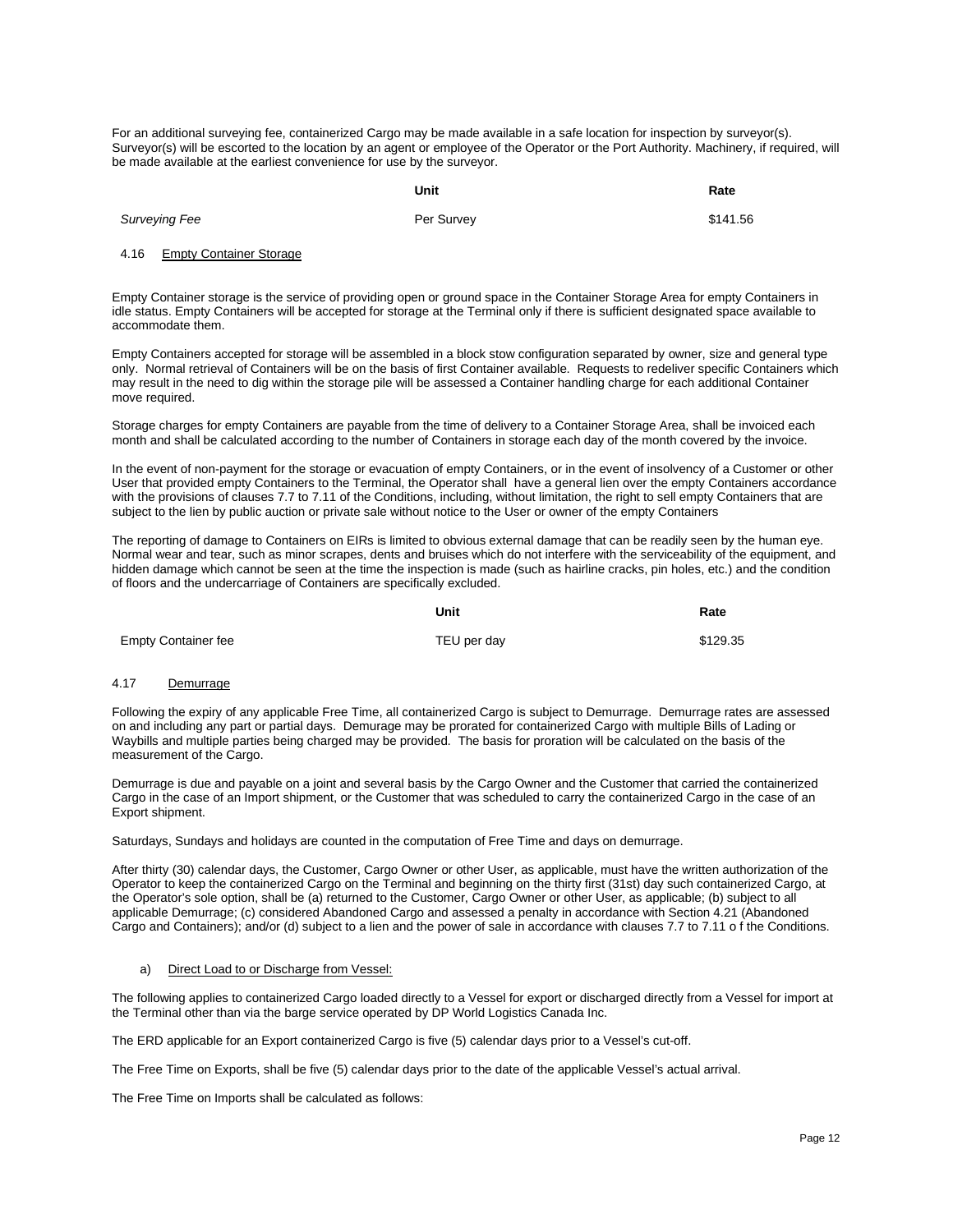**Truck All Imports received for truck shall have five (5) days Free Time following Vessel release which is** usually after the Vessel completion. **CBSA** All Imports received subject to CBSA examination shall have five (5) days Free Time following return of the containerized Cargo from customs exam or any removal of customs hold, as applicable. The days include day of delivery or day the hold is removed.

The Free Time only applies to Containers that are loaded or discharged from a Vessel.

Demurrage on Import containerized Cargo, including empty Import containerized Cargo, is paid as follows:

|                                                                                       | Unit        | Rate     |
|---------------------------------------------------------------------------------------|-------------|----------|
| First five (5) calendar days following Free Time<br>(including day of receipt)        | TEU per day | \$129.35 |
| Everyday thereafter                                                                   | TEU per day | \$284.28 |
| Demurrage on Export containerized Cargo, including empty Exports, is paid as follows: |             |          |
|                                                                                       | Unit        | Rate     |
| First five (5) calendar days following Free Time<br>(including days of receipt)       | TEU per day | \$45.17  |

Everyday thereafter **TEU per day \$117.13** 

#### b) Direct Load to or Discharge from the Barge Service:

The following applies to containerized Cargo loaded to or discharged from the barge service operated by DP World Logistics Canada Inc. at the Terminal.

For export shipments Customer, Cargo Owner or other User, as applicable, is allowed twelve (12) days of Free Time calculated from the estimated time of arrival of the exporting Vessel at the Port of Vancouver (Centerm or DPWFS). Any containerized Cargo, or empty Container, received at the Terminal prior to the allowable twelve (12) days of Free Time will incur demurrage of \$45.17 per day for the first 5 days and \$117.13 for each day before, or portion thereof.

For import shipments, including empty containers, Customer, Cargo Owner or other User, as applicable, is allowed five (5) days of Free Time following completion of discharge from the barge at the Terminal. Any containerized Cargo or empty Container remaining at the Terminal beyond the allowable five (5) days of Free time will incur demurrage of \$45.17 per day for the first five (5) days and \$117.13 for each day thereafter, or portion thereof.

#### 4.18 Dangerous and Hazardous Cargo

The acceptance, handling or storage of explosives or excessively inflammable or Hazardous Cargo will be (a) subject to obtaining prior written approval from the Port Authority and the Operator, (b) subject to making special arrangements with the Operator, (c) governed by the rules and regulations of the *Transportation of Dangerous Goods Act, 1992,* S.C. 1992, c. 34 and any other applicable Federal or Provincial laws and regulations, and (d) the provisions of this Tariff and clause 9.11 of the Conditions. . The Operator, at its discretion, may assess additional charges for handling Hazardous Cargo (e.g., disposal fees, equipment costs, costs associated with contracting appropriate safety personnel such as firefighters or medical staff) in addition to the rates defined in this Tariff and it may refuse to handle any Cargo or provide storage, which in its sole judgment could cause damage to human health, other Cargo or property.

Hazardous Cargo must be presented in accordance with International Maritime Organization ("**IMO**") regulations and detailed description of the Hazardous Cargo, including its IMO code and rating must be provided to the Operator in writing and in advance by the User presenting the Hazardous Cargo.

|      | Surcharge for handling Hazardous Cargo     | Unit<br>Per Container | Rate<br>\$258.68 |
|------|--------------------------------------------|-----------------------|------------------|
| 4.19 | Forty Five Feet (45') Containers Surcharge |                       | Rate             |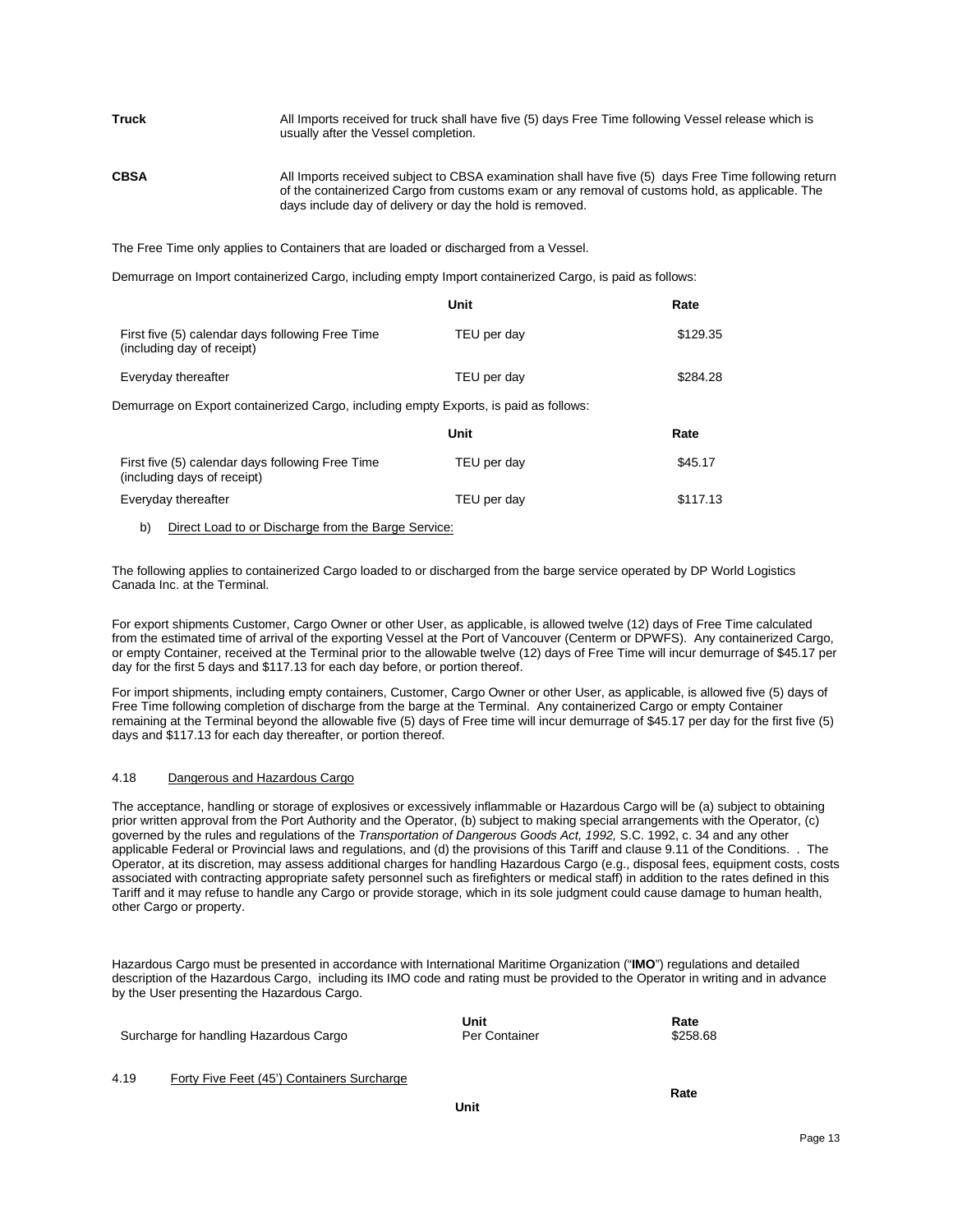Surcharge to cover the extra space required to handle Per Container \$168.67 on the barge and Terminal

#### 4.20 Local Rush

Fee for delivering Containers while the Vessel is still working (provided it is a gate working day) and return in the same day to be loaded back on the Vessel.

|            | Unit          | Rate     |
|------------|---------------|----------|
| Local Rush | Per Container | \$168.67 |

#### Abandoned Cargo and Containers

4.26 Refrigerated (Reefer) Container Services

Notwithstanding the Operator's other rights and obligations under this Tariff, the Operator, at its sole discretion, may assess a charge against any User that leaves Abandoned Cargo at the Terminal. Any charge so assessed is without prejudice and in addition to the Operator's other rights or remedies under this Tariff or the Conditions, including, without limitation, the rights set out in clause 7.7, 7.8 and 7.9 of the Conditions and Section 9.3(Compulsory Removal of Cargo) of this Tariff.

**Rate**

|      |                            |                                                  | naw        |
|------|----------------------------|--------------------------------------------------|------------|
|      | Abandoned Cargo            | Per Container or unit of Cargo, as<br>applicable | \$6,455.94 |
| 4.22 | Digital Photographs        |                                                  |            |
|      |                            | Unit                                             | Rate       |
|      | <b>Digital Photographs</b> | Per Container                                    | \$42.74    |
|      |                            |                                                  |            |

# 4.23 Minor Damage

Notwithstanding the Operator's other rights and obligations under this Tariff, the Operator, at its sole discretion, may assess a charge against any User that damages the Operator's property or the Terminal. Any charge so assessed is without prejudice and in addition to the Operator's other rights or remedies under this Tariff and the Conditions to recover their actual loss.

| Minor damage                                                                   | Unit<br>Per Incidence                                                                                                                                                                                                                                               | Rate<br>\$194.00 |
|--------------------------------------------------------------------------------|---------------------------------------------------------------------------------------------------------------------------------------------------------------------------------------------------------------------------------------------------------------------|------------------|
| 4.24<br>Empty Container Seal Removal/Update Fee                                |                                                                                                                                                                                                                                                                     |                  |
| Fee Applicable for removing the seals from empty Containers and systems update |                                                                                                                                                                                                                                                                     |                  |
| Empty Container Seal Removal/Update Fee                                        | Unit<br>Per Container                                                                                                                                                                                                                                               | Rate<br>\$230.04 |
| <b>Fuel Surcharge</b><br>4.25                                                  |                                                                                                                                                                                                                                                                     |                  |
|                                                                                | The Operator will assess a fuel surcharge against containerized Cargo, provided that the fuel surcharge will only apply once the<br>crude oil price as per the WTI crude oil price exceeds \$100 per barrel. The rate will be set on a quarterly basis based on the |                  |

| previous quarters' average crude price per the WTI. |              |                  |
|-----------------------------------------------------|--------------|------------------|
| Crude price between \$100.00 - \$115.00             | Unit<br>Full | Rate<br>\$2.90   |
|                                                     | МT           | \$1.70           |
| Crude price between \$115.01 - \$130.00             | Full<br>МT   | \$4.10<br>\$2.50 |
| Crude price between \$130.01 - \$145.00             | Full<br>МT   | \$5.40<br>\$3.20 |
| Crude price between \$145.01 - \$160.00             | Full<br>МT   | \$6.60<br>\$4.00 |

|                                    |                     | Unit                 | Rate    |
|------------------------------------|---------------------|----------------------|---------|
| Plugging in refrigerated Container | Each time performed | <b>Per Container</b> | \$42.39 |
| Unplugging refrigerated Container  | Each time performed | <b>Per Container</b> | \$42.39 |
| Daily Temperature gauge monitoring |                     | Per Container        | \$27.35 |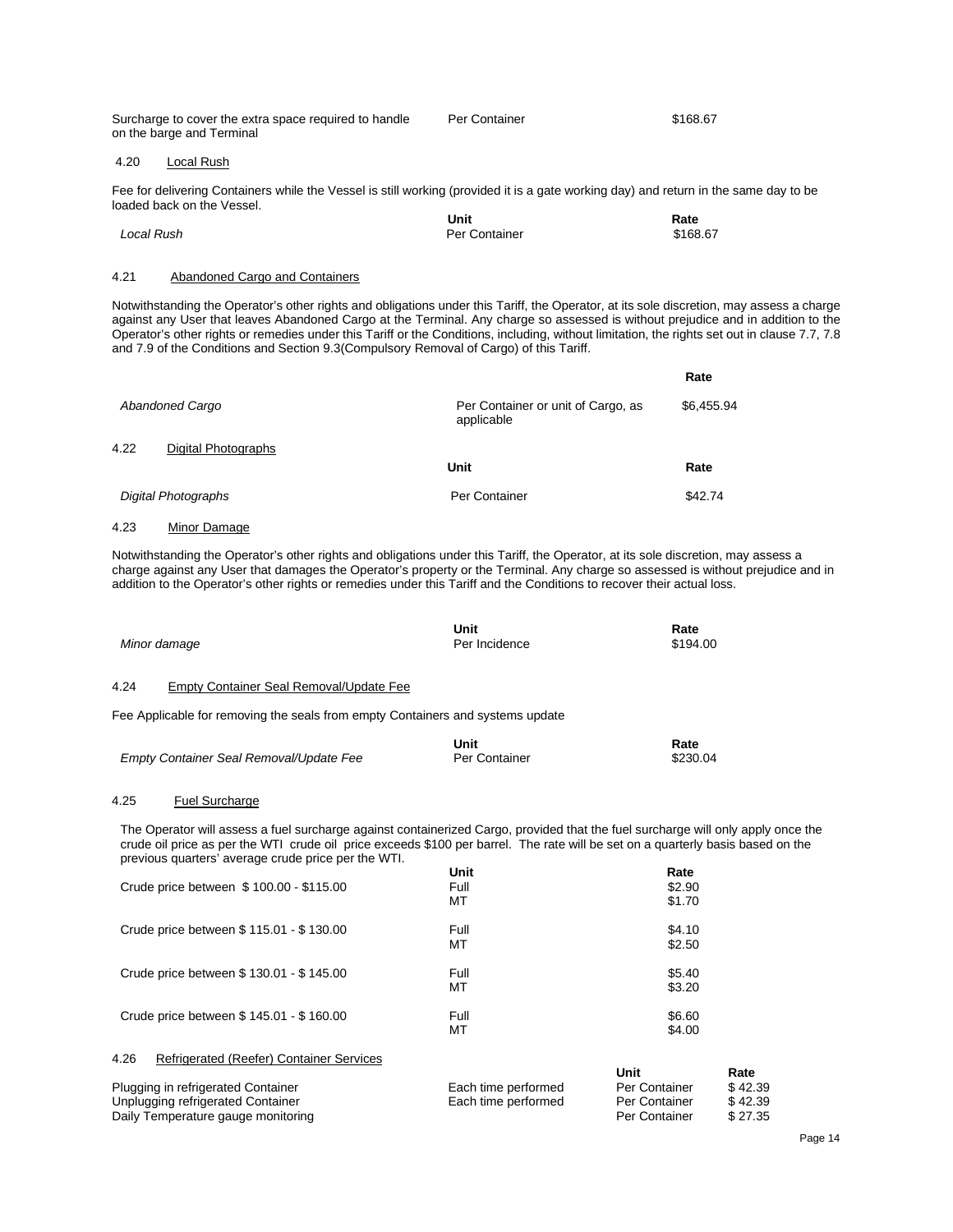| Daily electric power for refrigerated Container |                     | Per Container        | \$27.35  |
|-------------------------------------------------|---------------------|----------------------|----------|
| Receive and attach clip on/Genset unit          | Each time performed | <b>Per Container</b> | \$105.01 |
| Receive and attach LPG tank                     | Each time performed | <b>Per Container</b> | \$165.68 |

Except as otherwise agreed to in writing by the Operator, the expiration of Free Time on dock for refrigerated containers is five (5) calendar days as outlined above in section 4.17.

#### 4.27 Overnight Trailer Drop Service

The overnight trailer drop service allows Customers to make appointments to drop off loaded trailers at the Terminal starting at 1630 hrs Monday – Friday and the trailer will be unloaded overnight. The trailers can then be picked up empty until 0800 hrs Monday-Friday. If the appointment is made to also have an empty Container loaded back to the trailers then the empty Container on the trailer can be picked up at/after 0800 hrs Monday-Friday. All of these transactions must have appointments made at the latest by 1500 hrs the day of drop off and have 'Overnight Trailer Drop Service' referenced on the paperwork.

| <b>Overnight Trailer Drop Service</b>                       | Unit                 | Rate    |
|-------------------------------------------------------------|----------------------|---------|
| Fee to drop trailer at the Terminal for overnight unloading | <b>Per Container</b> | \$25.75 |
| Fee to load empty Container onto empty chassis              | Per Container        | \$25.75 |

#### 4.28 COVID-19 Cost Recovery Fee (Effective January 1, 2021 on a temporary basis)

COVID-19 cost recovery fee is applicable to Cargo and empty Containers handled at the Terminal. This fee is intended to offset costs of additional safety measures at the Terminal, including, but not limited to, additional personal protective equipment and increased cleaning protocols for buildings, common areas and equipment. Please note that this fee is temporary while restrictions imposed by applicable regulatory authorities remain in place and the fee will be reassessed once the COVID-19 pandemic is deemed concluded by applicable regulatory authorities. The COVID-19 cost recovery fee is payable on a joint and several basis by:

- (a) The User requesting the Terminal Services for the Cargo or emply Container;
- (b) The Customer responsible for carrying the Cargo or empty Container from or to the Terminal;
- (c) The Cargo Owner or the owner of the empty Container; and
- (d) The entity that issued a Bill of Lading or Waybill in respect of the Cargo or empty Container.

|                                 | Unit    | Rate   |
|---------------------------------|---------|--------|
| Containers                      | Per TEU | \$3.95 |
| <b>Steel Commodities</b>        |         |        |
|                                 | Per MT  | \$0.73 |
| <b>Lumber Commodities</b>       | Per MT  | \$1.25 |
| <b>Agricultural Commodities</b> |         |        |
| Other Non-Specified             | Per MT  | \$0.23 |
|                                 | Per MT  | \$0.73 |

### 4.29 Container Truck Gate Reservation Compliance Charge

All trucks delivering or picking up Containers through the truck gate at the Terminal arerequired to do so within their allotted two (2) hour reservation window. Any trucks arriving outside of their reservation window will not be turned away at the gate but there will be a surcharge applied for lack of compliance to the reservation window on a per reservation basis.

|                               | Unit            | Rate    |
|-------------------------------|-----------------|---------|
| Reservation Compliance Charge | Per Reservation | \$10.30 |

# <span id="page-14-0"></span>**5. NON-CONTAINERIZED CARGO**

#### 5.1 Terminal handling Services for various steel and non-steel non-containerized Cargoes

These services include the handling of non-containerized Cargo from underhook alongside the Vessel to an Inland Carrier or from an Inland Carrier to underhook alongside the Vessel. It includes the movement of the non-xontainerized Cargo between the Vessel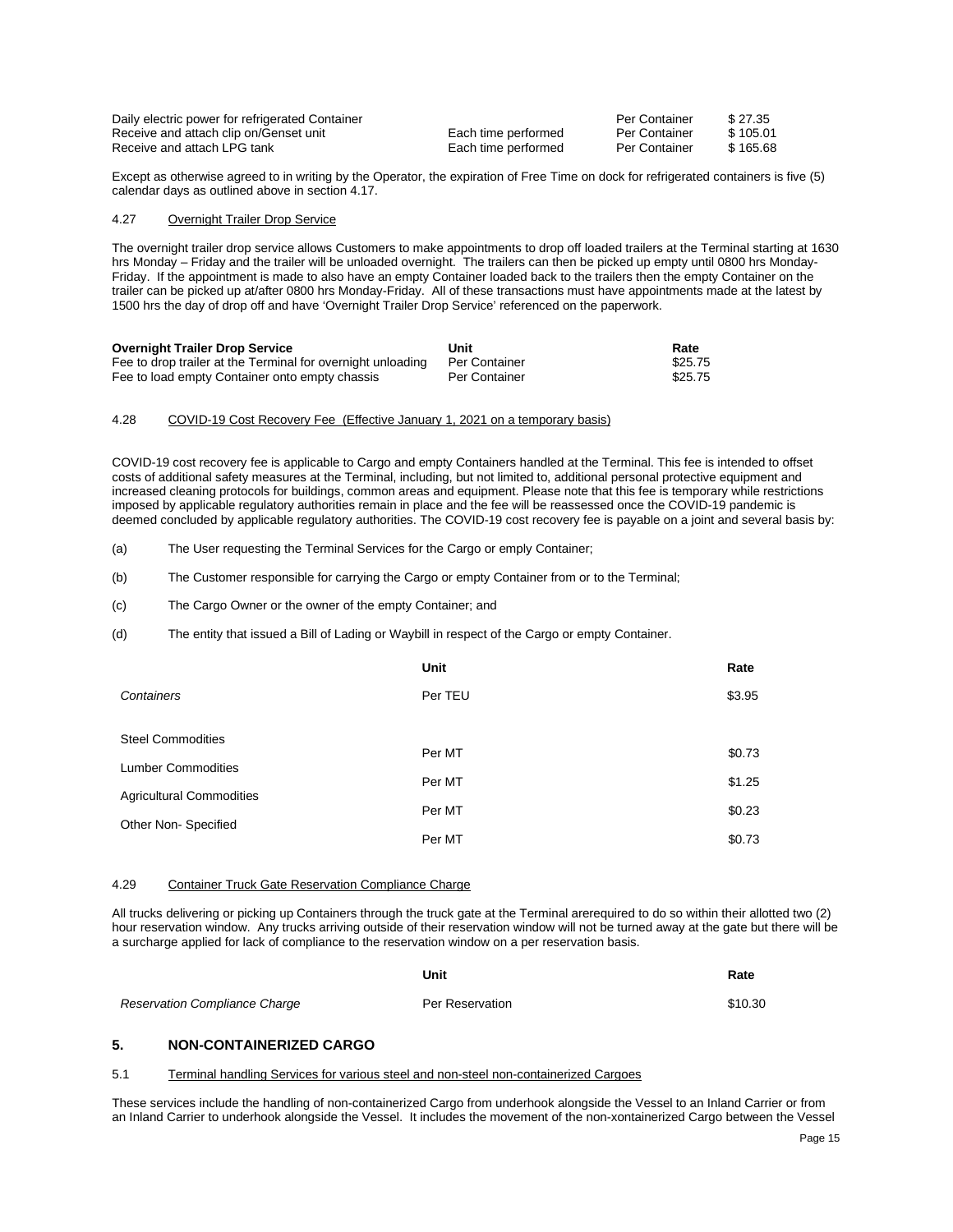and the place of rest on dock, limited sorting in the dock area, and the movement of the non-containerized Cargo to / from Inland Carrier (including loading / unloading).

|                                                                                                                                                                                                                                                                                                                                                       | Unit                                | Rate                                                                                 |
|-------------------------------------------------------------------------------------------------------------------------------------------------------------------------------------------------------------------------------------------------------------------------------------------------------------------------------------------------------|-------------------------------------|--------------------------------------------------------------------------------------|
| Packaged Lumber<br>From truck or carrier to storage, then to shipside or carrier (to/from flatbed)<br>From truck or carrier to storage, then to shipside or carrier (to/from van)<br>Surcharge for non-stickered packages<br>Direct transfer from barge to vessel<br>Barge Loading or Unloading<br>Additional services such as Stenciling and Sorting | <b>MFBM</b><br>MFBM<br>MFBM<br>MFBM | \$41.20<br>\$45.32<br>\$2.68<br>\$7.94<br>By Arrangement only<br>By Arrangement only |
| Unitized Pulp<br>From truck or carrier to storage, then to shipside or carrier (to/from flatbed)<br>From truck or carrier to storage, then to shipside or carrier (to/from van)<br>Direct transfer from barge to vessel<br>Additional services such as Stenciling and Sorting By Arrangment only                                                      | МT<br>МT<br>МT                      | \$35.08<br>\$41.15<br>\$ 8.71                                                        |
| <b>Steel Plate</b><br>From truck or carrier to storage, then to shipside or carrier (to/from flatbed)                                                                                                                                                                                                                                                 | МT                                  | \$53.05                                                                              |
| Steel Plate in Envelope<br>From truck or carrier to storage, then to shipside or carrier (to/from flatbed)                                                                                                                                                                                                                                            | МT                                  | \$54.18                                                                              |
| <b>Hot Rolled Coil</b><br>From truck or carrier to storage, then to shipside or carrier (to/from flatbed)                                                                                                                                                                                                                                             | МT                                  | \$40.07                                                                              |
| Wire Rod Coil<br>From truck or carrier to storage, then to shipside or carrier (to/from flatbed)                                                                                                                                                                                                                                                      | МT                                  | \$45.99                                                                              |
| <b>Galvanized Steel Coil</b><br>From truck or carrier to storage, then to shipside or carrier (to/from flatbed)                                                                                                                                                                                                                                       | МT                                  | \$43.68                                                                              |
| Eye-up Galvanized Steel Coil<br>From truck or carrier to storage, then to shipside or carrier (to/from flatbed)                                                                                                                                                                                                                                       | МT                                  | \$49.65                                                                              |
| Wide Flange Steel Beam<br>From truck or carrier to storage, then to shipside or carrier (to/from flatbed)                                                                                                                                                                                                                                             | МT                                  | By Arrangement                                                                       |
| Steel Bars - Bundled<br>From truck or carrier to storage, then to shipside or carrier (to/from flatbed)                                                                                                                                                                                                                                               | МT                                  | \$55.21                                                                              |
| Line Pipe – Bundled<br>From truck or carrier to storage, then to shipside or carrier (to/from flatbed)                                                                                                                                                                                                                                                | МT                                  | \$50.99                                                                              |
| Line Pipe - Loose<br>From truck or carrier to storage, then to shipside or carrier (to/from flatbed)                                                                                                                                                                                                                                                  | МT                                  | \$59.28                                                                              |
| Pipe Less than .125 inches wall thickness<br>From truck or carrier to storage, then to shipside or carrier (to/from flatbed)                                                                                                                                                                                                                          | МT                                  | \$91.67                                                                              |
| Steel Tubing - Loose<br>From truck or carrier to storage, then to shipside or carrier (to/from flatbed)                                                                                                                                                                                                                                               | МT                                  | \$66.49                                                                              |
| Steel Tubing - Bundled<br>From truck or carrier to storage, then to shipside or carrier (to/from flatbed)                                                                                                                                                                                                                                             | МT                                  | \$52.22                                                                              |
| Not Otherwise Specified - N.O.S.<br>From truck or carrier to storage, then to shipside or carrier (to/from flatbed)<br>All N.O.S. Cargo with a cubic content of less than 1 m3 per MT<br>All N.O.S. Cargo with a cubic content equal to or greater than 1 m3 per MT<br>Minimum \$510.00 per piece of N.O.S. Cargo                                     | МT<br>Unit                          | \$73.25<br>By Arranagment<br>\$510.00                                                |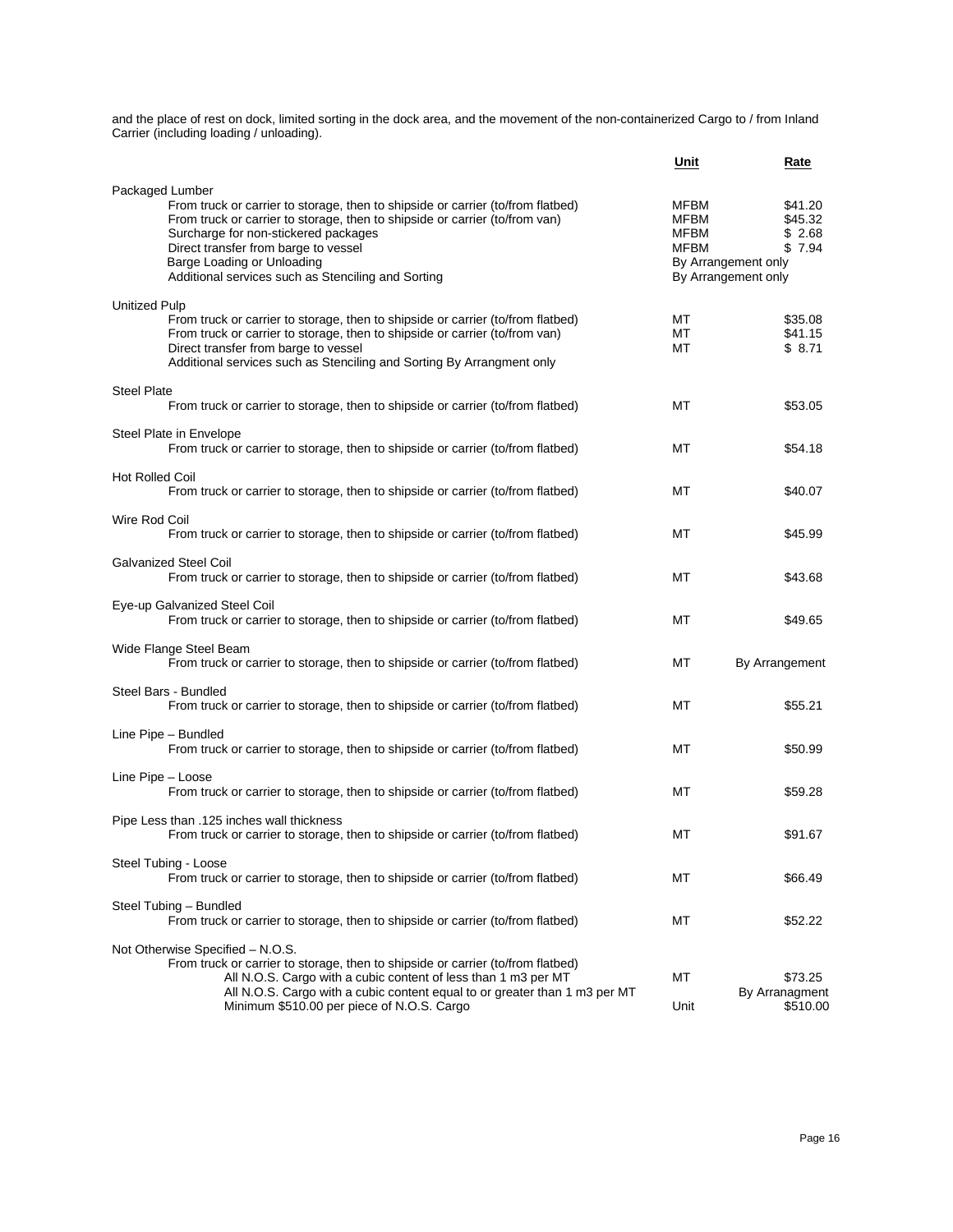#### 5.2 Non-Containerized Cargo Demurrage

For non-containerized Cargo, the Demurrage charge is calculated as the greater of the weight in W.T. times the daily rate or the measure in M.T. times the daily rate. The minimum charge for non-containerized Cargo Demurrage is \$100.00. Free-time for noncontainerized Cargo is five (5) working days prior to the scheduled loading for Export shipments and five (5) working days after completion of discharge in the case of Import shipments.

Demurrage is due and payable on a joint and several basis by the Cargo Owner and the Customer that carried the noncontainerized Cargo in the case of an Import shipment, or the Customer that was scheduled to carry the mon-containerized Cargo in the case of an Export shipment.

**Unit**

**Rate**

|       | unit                   | Rate    |
|-------|------------------------|---------|
| Cargo | Higher of W.T. or M.T. | \$18.92 |

# 5.3 Non-Containerized Cargo Services

#### 5.3.1 *Boarding*

Boarding is the process of making loose non-containerized Cargo so that it is unitized and the rates for boarding are determined at the time the Services are to be performed.

#### 5.3.2 *Bracing*

Bracing is the process of bracing unitized or loose non-containerized Cargoso that it is secure in the Container. The rates for bracing are determined at the time the Services are to be performed.

#### 5.3.3 *Covering Non-Containerized Cargo*

Covering non-containerized Cargo is the process of covering non-containerized Cargo with a tarp or other weatherproof covering. The rates for covering are determined at the time the Services are to be performed.

#### 5.3.4 *Stenciling Non-Containerized Cargo*

Stenciling non-containerized Cargo is the process of using a stencil board to place specific marks on non-containerized Cargo with ink or paint. The rates for stenciling non-containerized Cargo are determined at the time the Services are to be performed.

### 5.3.5 *Labeling Non-Containerized Cargo*

Labeling non-containerized Cargo is the process of applying a paper label supplied by the Customer or User on the noncontainerized Cargo. The rates for labeling are determined at the time the Services are to be performed.

#### <span id="page-16-0"></span>**6. LABOUR AND EQUIPMENT CHARGES**

#### 6.1 Straight Time and Shift Differentials

|                      | <b>Straight Time</b> |              |              | <b>Shift Differentials</b> |              |         |              |  |
|----------------------|----------------------|--------------|--------------|----------------------------|--------------|---------|--------------|--|
|                      | $\frac{A}{\$}$       | $rac{B}{\$}$ | $rac{C}{\$}$ | $rac{D}{\$}$               | $rac{E}{\$}$ | F<br>\$ | $rac{G}{\$}$ |  |
| <b>Head Foreman</b>  | 143.58               | 165.12       | 29.98        | 32.22                      | 64.00        | 68.85   | 113.01       |  |
| Foreman              | 140.82               | 161.94       | 28.69        | 30.92                      | 61.42        | 66.26   | 110.42       |  |
| Longshoreman #1      | 92.52                | 106.40       | 21.31        | 22.94                      | 45.60        | 49.20   | 82.00        |  |
| Longshoreman #2      | 89.95                | 103.44       | 21.31        | 22.94                      | 45.60        | 49.20   | 82.00        |  |
| Longshoreman #3      | 89.37                | 102.78       | 21.31        | 22.94                      | 45.60        | 49.20   | 82.00        |  |
| Longshoreman #4      | 89.10                | 102.47       | 21.31        | 22.94                      | 45.60        | 49.20   | 82.00        |  |
| Longshoreman - Basic | 88.26                | 101.50       | 21.31        | 22.94                      | 45.60        | 49.20   | 82.00        |  |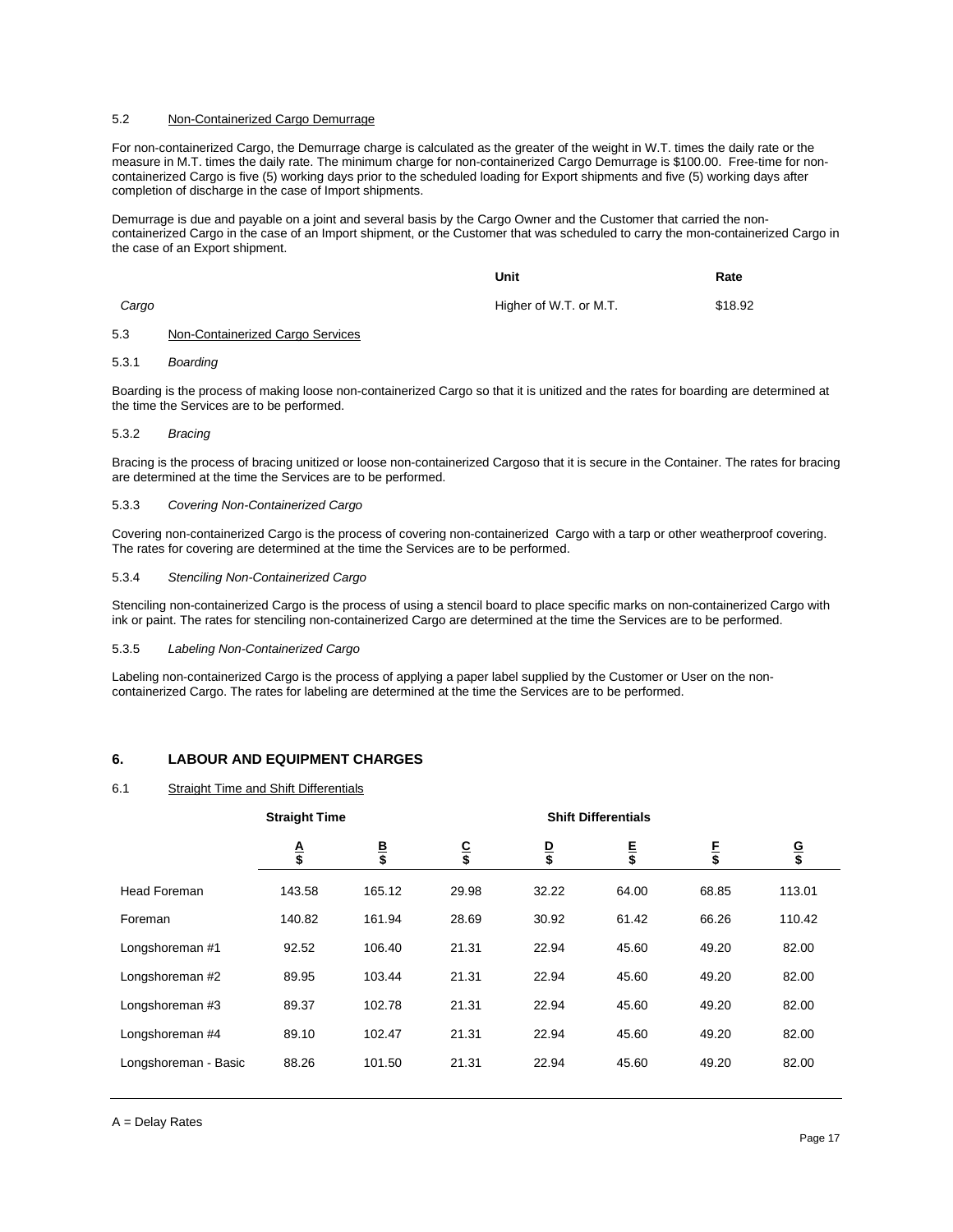- B = Extra Labour Cost Plus (i.e., normal charge-out rate).
- $C =$  Monday Friday 1630 0100 Hrs.
- $D =$  Saturday 0800 1630 Hrs.
- $E =$  Monday Friday 0100 0800 Hrs.
- $F =$  Saturday 1630 0800 Hrs; Sunday All Shifts.
- G = General Holidays All Shifts
- #1 = Tradesman (certified).

#2 = Dock Gantry Driver, Locomotive Engineer, Head Checker, Straddle Carrier Operator, Bulk Operator, Hatch Tender, Container Freight Station (CFS) Operations, Re-Load Operations, Container Heavy Lift Truck Driver (15,000 lb. & up, Top Pick, Side Handler, Reach Stacker).

#3 = Switchman, Paperman, Ship and Dock Mobile Equipment Operator (other than in classification 2 or 4), Lead Hand, Tradesman (uncertified).

#4 = Lift Truck Operator (14,000 lb. and under), Checker, Truck Driver (air brake certificate).

#### 6.1.1 Travel Time and Fares

Hourly time allowances for time spent in travelling to and from a job shall be invoiced at one-half (50%) the straight time rates of pay, as follows: (Return Trip Expressed in Hours)

# LONGSHORE

50% Rate: \$47.27 Per Hour

To: Duke Point, Nanaimo From: Chemainus – 1.50 hours + \$12.42 From: Port Alberni – 6.00 hours + \$24.08 From: Victoria – 6.00 hours + \$32.44

### FOREMEN

50% Rate: \$70.41 Per Hour

To: Duke Point, Nanaimo From: Chemainus – 3.00 hours + \$22.12 From: Cowichan  $-4.00$  hours  $+$  \$33.64 From: Crofton – 3.00 hours + \$27.88 From: Ladysmith  $-3.00$  hours  $+$  \$16.36 From: Port Alberni – 6.00 hours + \$51.88 From: Victoria – 7.00 hours + \$70.12

*Note: the travel times, rates and fares above are those currently set out and are subject to the provisions of the specific Collective Agreements in place for Longshore and Foreman. The travel times, rates and fares are subject to change, and the amounts current at the time of any Service will be applied and invoiced.*

#### 6.2 Shift Extensions and Meal Hour Penalty Differentials

|              | A     | ⋼      | <u>ي</u> | D      |        |        | G      |        |       |
|--------------|-------|--------|----------|--------|--------|--------|--------|--------|-------|
| Head Foreman | 56.51 | 113.01 | 101.48   | 104.85 | 152.49 | 159.78 | 177.45 | 226.04 | 45.60 |
| Foreman      | 55.21 | 110.42 | 98.26    | 101.60 | 147.35 | 154.62 | 172.29 | 220.88 |       |
| Longshoreman | 41.00 | 82.00  | 72.94    | 75.43  | 109.39 | 114.80 | 127.90 | 163.98 |       |

A = Monday – Friday 0800 – 1630 Hrs; 1 hr. shift extension and 1/2 hour meal penalty

 $B =$  Monday – Friday 0800 – 1630 Hrs; 3 hr. min. – 4 hr. max shift extension

 $C =$  Monday – Friday 1630 – 0100 Hrs; All shift extensions and 1/2 hr. meal penalty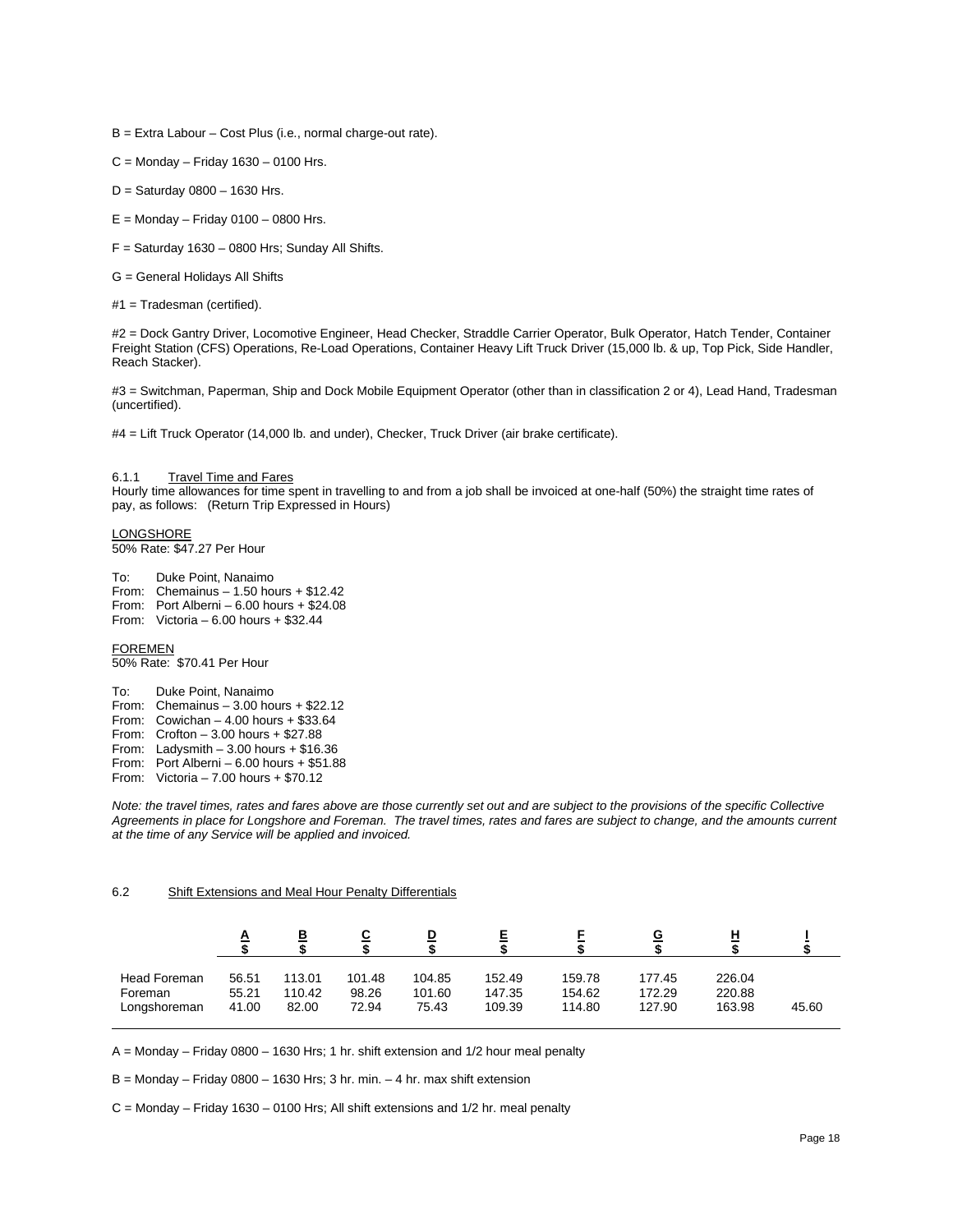- $D =$  Saturday 0800 1630 Hrs; 1 hr. shift extension and 1/2 hr. meal penalty
- E = Monday Friday 0100 0800 Hrs; All shift extensions and 1/2 hr. meal penalty
- F = Saturday 1630 0800 Hrs; Sunday All shifts; All shifts extension and 1/2 hr meal penalty
- $G =$  Saturday 0800 1630 Hrs; 3 hr. min. 4 hr max shift extension
- H = Statutory Holidays All shifts; All shift extensions and 1/2 hr. meal penalty
- I = Monday Friday Dayshift; 0600 start to 0800

For longshore extensions in excess of 1 hour a meal allowance of \$15.00 is also charged.

*Note: these fees are correct AS OF THE DATE OF PUBLICATION OF THIS RATE SCHEDULE. These fees may be different based on the BC Marine Terminal Operators tariff applicable at the date of service.*

#### *.*  Equipment Hire

|                                                 | Unit                                     | Rate       |
|-------------------------------------------------|------------------------------------------|------------|
| Container Crane (Use of one Container<br>Crane) | Hour (Minimum charge is eight (8) hours) | \$1.745.00 |

The period of hiring a Container Crane excludes the preparation and positioning time at the beginning of the period of hire, and the shutdown time at the end of the period of hire.

Where a Container Crane is used for any period of time for which the operators are entitled to Overtime pay, the difference between the Straight Time costs and the Overtime costs for that period shall be charged to the User.

Where a User requests the use of a Container Crane and, after the Container Crane has been made available, fails to make use of the Container Crane, the User shall be liable for all labour costs incurred.

|                                                | Unit | Rate     |
|------------------------------------------------|------|----------|
| Lift Trucks (Under 3,629 kg)                   | Hour | \$205.00 |
| Lift Trucks (between 3,629 kg to 7,258 kg)     | Hour | \$225.00 |
| Lift Trucks (between $7,258$ kg to 13, 688 kg) | Hour | \$280.00 |
| Lift Trucks (Over 13,688 kg)                   | Hour | \$430.00 |

*Note: these fees are correct AS OF THE DATE OF PUBLICATION OF THIS RATE SCHEDULE. These fees may be different based on the BC Marine Terminal Operators tariff applicable at the date of service.*

#### 6.4 Man - Hour Rates and Equipment Rental

Charges for labour and for the rental of equipment shall be imposed for services in this Tariff charged according to M/E rates, and also for:

- a) consolidating damaged Cargo for the purpose of inspection and re-coopering;
- b) cleaning or preparing trucks or Containers for loading;<br>c) clearing Terminal of dunnage, stevedore gear and other
- c) clearing Terminal of dunnage, stevedore gear and other equipment or material; and,
- d) any other service not specified in this Tariff.

These charges shall be base on the rates published in this Tariff and shall be paid by the party requesting the service.

*Note: these fees are correct AS OF THE DATE OF PUBLICATION OF THIS RATE SCHEDULE. These fees may be different based on the BC Marine Terminal Operators tariff applicable at the date of service.* 

#### 6.5 Minimum Number of Labour Hours – Dead Time – No Work Provided

Where the Operator furnished labour that is necessary for a specific service and the service is completed before the expiration of the minimum time defined in a Collective Agreement, the Customer or other User requesting the Services shall be charged the additional cost of labour at standby rates to account for the difference between time worked and minimum time.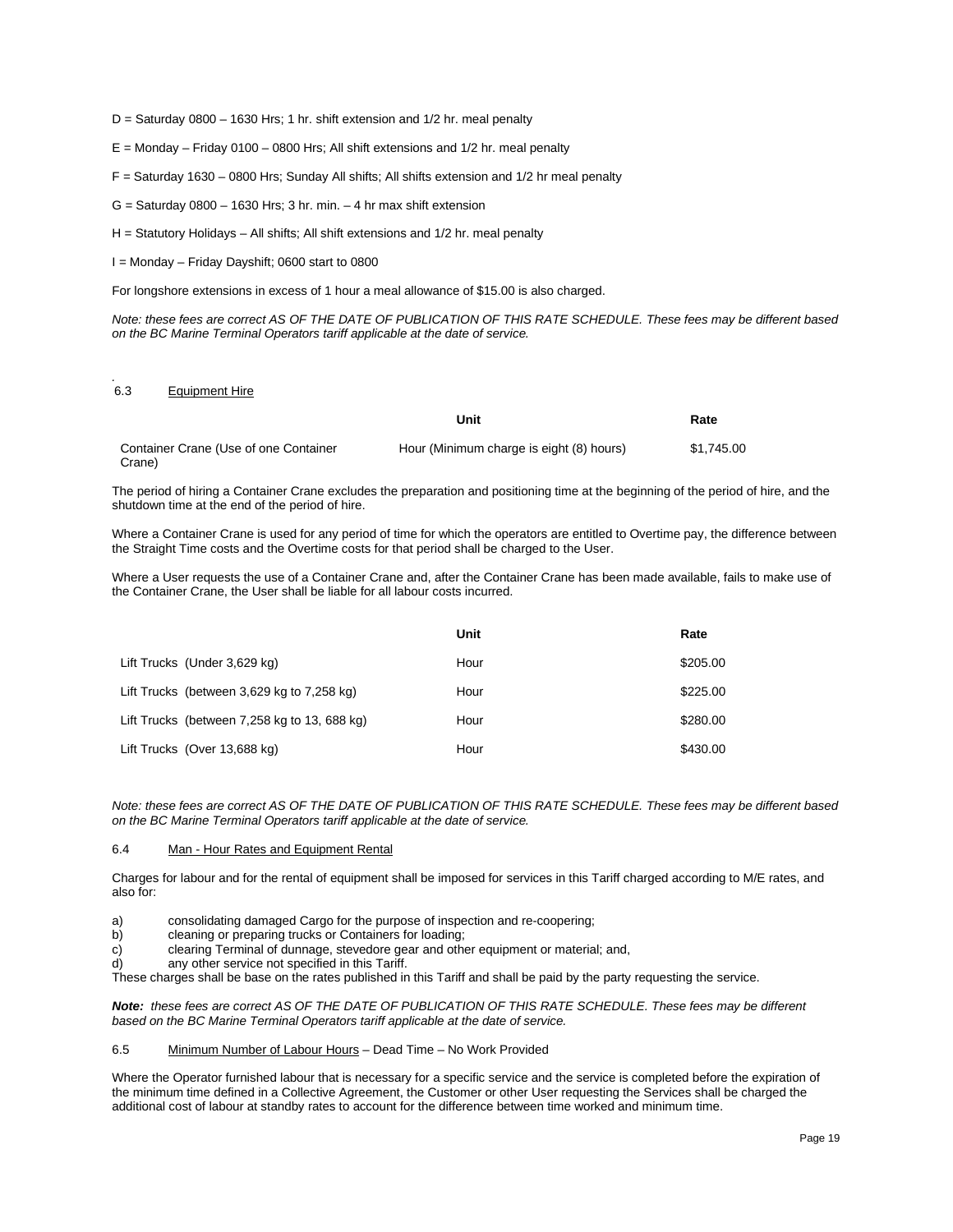*Note: these fees are correct AS OF THE DATE OF PUBLICATION OF THIS RATE SCHEDULE. These fees may be different based on the BC Marine Terminal Operators tariff applicable at the date of service.* 

#### 6.6 Overtime

Where Services are performed by persons working Overtime, the Customer or other User requesting the Services shall pay to the Operator any amount equal to the difference between Straight Time costs and Overtime costs for all labour and supervision according to man-hour rates. The Operator reserves the right to allocate gangs and decide whether or not Overtime should be worked.

*Note: these fees are correct AS OF THE DATE OF PUBLICATION OF THIS RATE SCHEDULE. These fees may be different based on the BC Marine Terminal Operators tariff applicable at the date of service.* 

#### 6.7 Foreman Turnaround

In times of labour shortage where a Vessel gang has been ordered but is not provided, the cost of the foremen ordered to supervise said gang(s) is chargeable at the appropriate shift delay to the Customer or other User which requested the gang(s).

*Note: these fees are correct AS OF THE DATE OF PUBLICATION OF THIS RATE SCHEDULE. These fees may be different based on the BC Marine Terminal Operators tariff applicable at the date of service.* 

### 6.8 Double Shifting

In times of labour shortage, where the option exists to double, extend or cover this shift using labour from the preceding and following shifts, labour may be employed at the discretion of the Operator subject to payment of incremental costs based on shift extension rates plus meal allowance.

*Note: these fees are correct AS OF THE DATE OF PUBLICATION OF THIS RATE SCHEDULE. These fees may be different based on the BC Marine Terminal Operators tariff applicable at the date of service.* 

# <span id="page-19-0"></span>**7. CHARGES GENERALLY**

#### 7.1 Charges Generally

Charges under this Tariff generally are:

- a) based on performing the work during Straight Time operations;
- b) in addition to charges prescribed by any other tariff, notice or by law, or that may be owing to the Port Authority or the Operator;
- c) due and payable as soon as they are incurred, or upon completion of such service or use. The Operator reserves the right to require payment of charges in advance, as follows:
	- by the Vessel, its owners or agents before Vessel commences its loading or discharging operation;
	- by the Cargo Owner before Cargo leaves the custody of the Operator; or,
	- right is reserved by the Operator to require payment of all charges on perishable Cargo or of doubtful value and household goods; and
- d) payable to the Operator at the address shown on the invoice.

#### 7.2 Taxes

All amounts payable to the Operator pursuant to this Tariff do not include any value-added, sale, use, consumption, multi-staged, ad valorem, personal property, customs, excise, stamp, transfer, or similar taxes, duties, or charges, (collectively "**Sales Tax**") and all Sales Taxes are the responsibility and for the account of the person(s) by whom the charges pursuant to this Tariff are payable. If the Operator is required by law or by administration thereof to collect any applicable Sales Taxes from a person responsible for payment of charges pursuant to this Tariff, such person shall pay such Sales Taxes to the Operator concurrently with the payment of any charges payable pursuant to this Tariff, unless such person qualifies for an exemption from any such applicable Sales Taxes, in which case such person shall, in lieu of payment of such applicable Sales Taxes to the Operator, deliver to the Operator such certificates, elections, or other documentation required by law or the administration thereof to substantiate and effect the exemption claimed.

Any exemption claimed from Sales Taxes extended by the Operator to any person is without prejudice to the position of the Operator, which is entitled to charge such person by whom the exemption has been claimed with Sales Taxes at any subsequent date should the taxing authorities determine that the Cargo and services provided pursuant to this Tariff are taxable.

# 7.3 Payment of Charges

All charges herein, when not paid or absorbed by the Customer, are for the account of the User. On Import and Export traffic moving in connection with Customers, provisions for complete or partial payment or absorption of terminal charges are contained in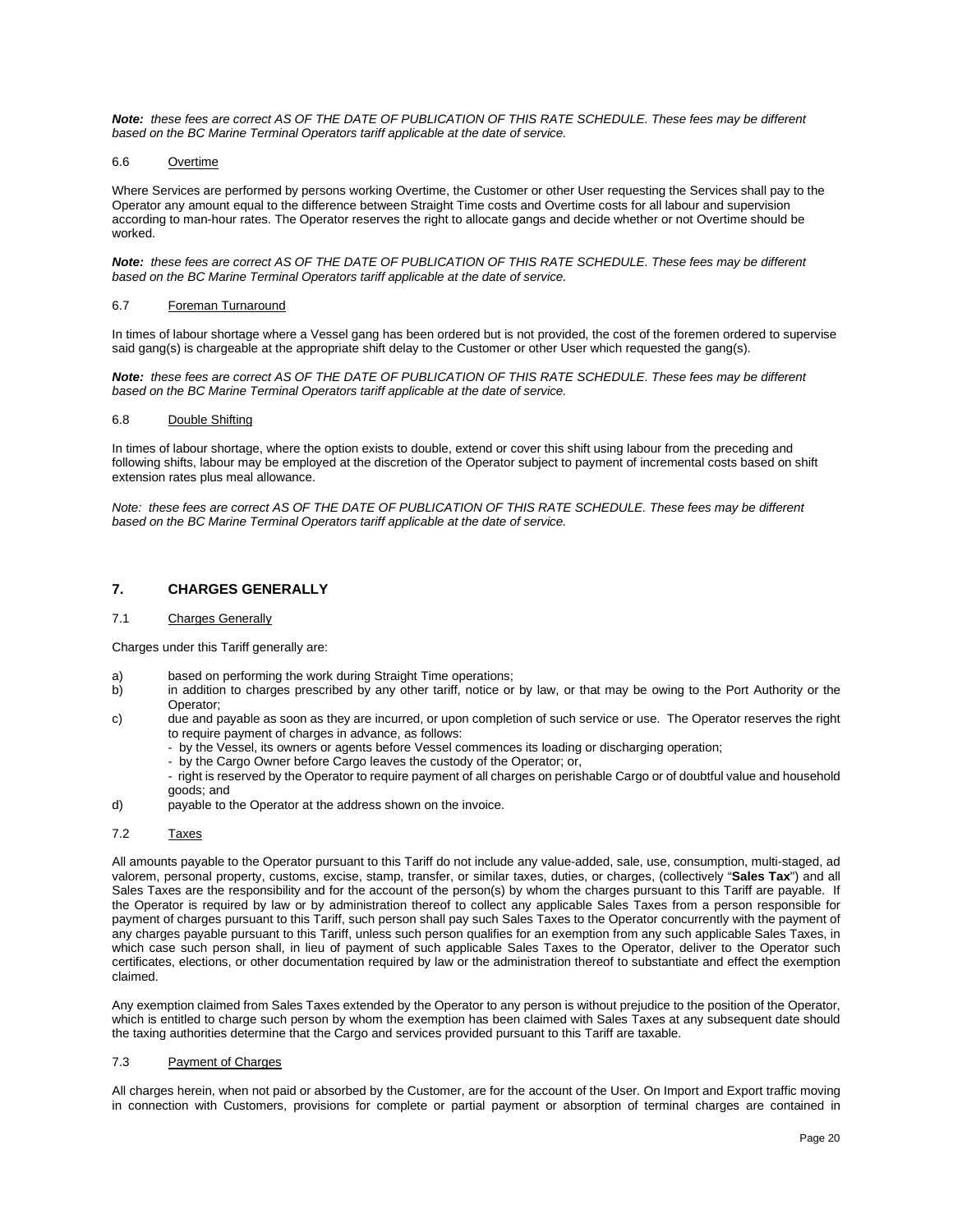Customer's tariff. Cargo Owners are urged to consult with the Customer's tariff for accurate determination of applicable terminal charges if any, for the account of Cargo.

### 7.4 Calculation of Charges

Where a charge, excepting Demurrage, imposed in respect of any Cargo is based on either weight or measurement, it shall be calculated on the weight or measurement of the Cargo, whichever is greater.

No invoice shall be issued where the amount of the charges incurred is less than \$2.00 (two dollars).

#### 7.5 Minimum Billing Charge

All invoices issued by the Operator for any service, or combination of Services, as provided in this Tariff shall be subject to a minimum billing charge of \$20.00 per invoice.

#### 7.6 Reduction of Charges

No reduction of charges provided in this Tariff shall operate to reduce the amount payable for any service below minimum charge for that service set out in this Tariff.

#### 7.7 Materials Supplied

Charges for any material furnished in connection with any Services performed by the Operator shall be based on the actual cost of the material plus fifteen percent.

#### 7.8 Verification of Weights and Measurements

Shipping weights and measurements shown on Bills of Lading, Waybills or other shipping documents are subject to checking by the Operator and the actual scale weight or measurement of the Shipment as determined by the Operator will govern rating and billing.

#### 7.9 Rates Subject to Change

The rates set out in this Tariff, revisions or supplements thereto, are based upon ordinary traffic and labour conditions. If and when these conditions change because of demands of labour for increased wages, strikes, congestions or other causes not reasonably within the control of the Operator, resulting in an increased cost of the Services, the rates are subject to change without notice or the charge for the Services may be assessed on the basis of man-hour and equipment.

#### 7y.10 Charter Party Agreements, Sales Contract, etc.

The existence of any agreement in connection with a charter party, sales contract, or otherwise, which purports to relieve a Vessel, the Customer, the Vessels' agent or operator, of any charge properly assessable against same, shall not relieve said Vessel, the Customer, the Vessels' agent or operator from liability for the payment of such charge under this Tariff.

# <span id="page-20-0"></span>**8. COLLECTION OF OCEAN CHARGES**

If requested and at the Operator's option, the Operator may collect such charges on inward Cargo on behalf of the Customer or the agents, owners or operators of Vessels in accordance with the following:

- a) Any charges to be collected for the Vessel's account must appear on the original and copies of Bills of Lading or Waybills and manifest. The Operator is not obligated to calculate any charges on behalf of the Vessel. Expense bills will read "ocean charges collect \$ \_\_\_\_\_" expressed in Canadian currency. The currency conversion to Canadian funds will be calculated at the currency exchange rate as established by the Vessel.
- b) The collect ocean charges may be paid by the consignee or his agent in either U.S. funds as per the Bill of Lading or Waybill or in Canadian funds at the Vessel exchange rate. If payment is received in U.S. funds, the Operator reserves the right to make payment to the Customer in U.S. funds.
- c) Inbound manifest must be lodged with the Operator three working days prior to the Vessel's arrival to enable the Operator to prepare expense bills in time for discharge.
- d) Additional costs incurred in preparing expense bills for manifests received after the period of three days, or for re-billing of Inward Shipments on instruction from the Customer will be for the account of the Customer.
- e) The Operator will not accept any corrections or adjustments to collect ocean charges after the surrender of the original Bill of Lading, release of Cargo by the Customer, or payment of ocean charges by the consignee or his agent. Such corrections and adjustments will be the responsibility of the Customer to collect directly from the consignee or his agent.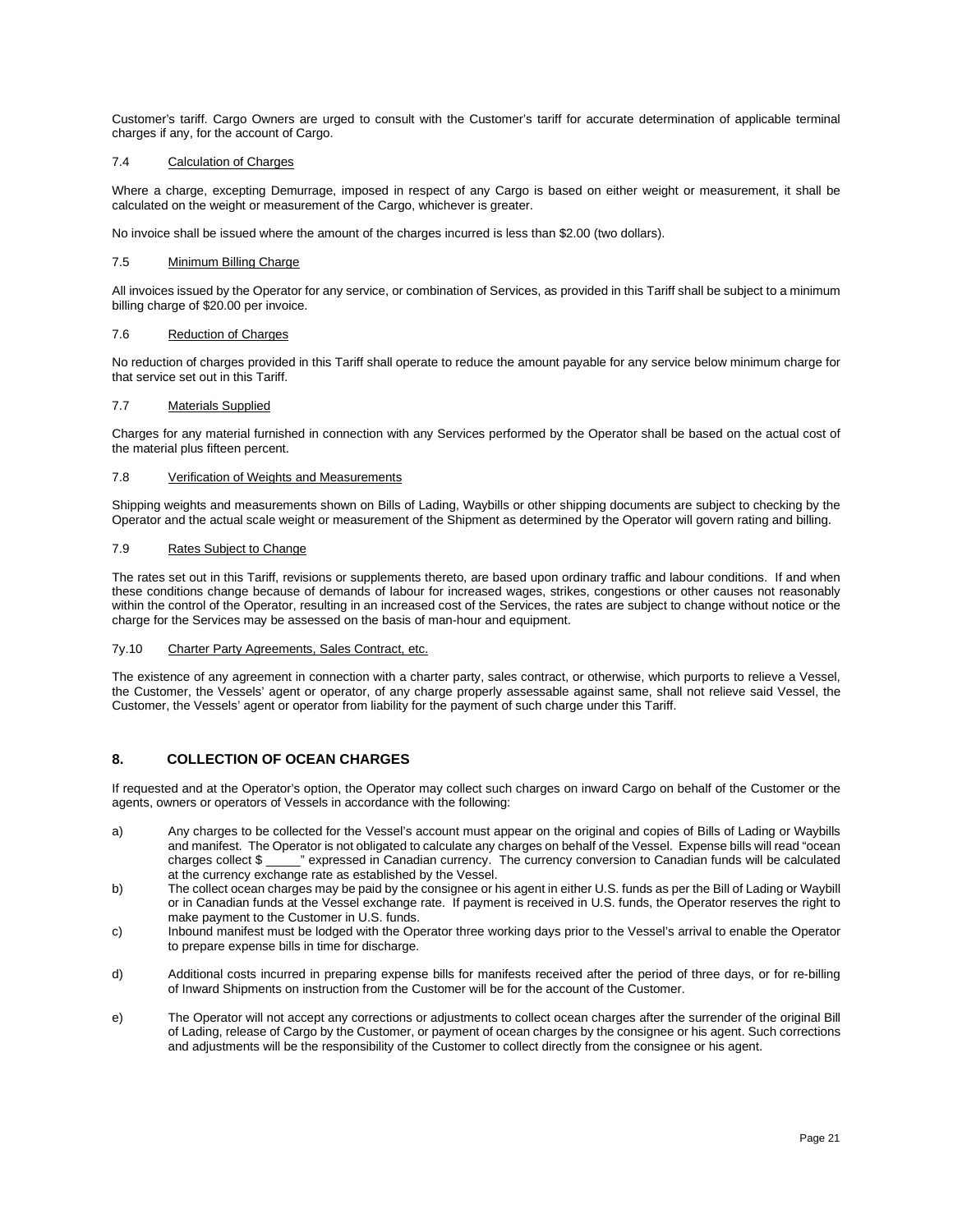# <span id="page-21-0"></span>**9. CARGO**

# 9.1 Cargo Received or Delivered

Cargo is received for Shipment when the terms of the dock receipt or other document approved or issued by the Operator have been accomplished. Cargo is delivered when the terms of the delivery order or other document approved by the Operator have been accomplished. Cargo received at the Terminal that is waiting for a Vessel or an Inland Carrier to arrive is in transit until other specific arrangements for its care and custody are made by the Cargo Owner, Vessel and/or Inland Carrier with the Operator. Notwithstanding terms of sale and other considerations or agreements, Cargo in transit in or on the Terminal is under control of the Vessel involved and subject to the terms and conditions of its Bill of Lading, Waybill or contract of affreightment issued until loaded on board, released by accomplishment of delivery or released to and accepted by the Operator for other custody.

In the event of any claim made against the Operator for damage to, loss or destruction of Cargo, the Operator will, notwithstanding the provisions of this Section 9 (Cargo), have the benefit of any provisions of this Tariff or the Conditions by which the liability of the Operator is excluded or limited.

# 9.2 Redelivery and Transshipment Cargo

The charge or charges on Cargo received at the Terminal for delivery to a Vessel which, due to conditions unforeseen at the time of receipt, must be redelivered to a land carrier, or similarly, containerized Cargo received at the Terminal, or non-containerized Cargo which is stuffed into Containers at the Terminal and which is subsequently diverted for Transshipment by theCustomer in lieu of a direct call of a Vessel, shall be the same as that applicable to Cargo loaded to a Vessel making a direct call.

For Cargo which is Transshipped, all charges will be charged in accordance with the rates and charges as defined in this Tariff for Import and Export Cargo respectively which is charged once only.

#### 9.3 Compulsory Removal of Cargo

The Port Authority or the Operator may, by written notice to the Cargo Owner, require the removal of a Cargo Owner's Cargo (a) that, in the Operator's sole discretion, it deems likely to damage human health, other Cargo or other property; or (b) that is on Terminal after the expiration of any Free Time. Such removal shall be, on a joint and several basis, at the expense of the Cargo Owner and the Customer that carried the Cargo in the case of an Import Shipment, or the Customer that was scheduled to carry the Cargo in the case of an Export Shipment. Upon the receipt of such notice, the Cargo Owner or said Customer shall remove the Cargo immediately. This provision does not apply to Cargo on the Terminal that is under lease to any person or allotted to any person by the Port Authority.

The Operator may, at the risk and expense of the Cargo Owner or the said Customer, remove, store, relocate or dispose of any Cargo that is left on Terminal for more than seven (7) days after the expiration of any Free Time, or at any time after the Cargo becomes Abandoned Cargo. the Operator shall not be responsible for any loss or damage of whatsoever nature and howsoever caused, even if caused by an act, omission or the negligence of the Operator, in respect of the removal, storing, relocating or disposing of Cargo under this Section 9.3.

Where, in the opinion of the Operator, any Cargo is not packed in such a manner that it will withstand handling while in transit; the Operator may without responsibility for Demurrage, loss or damage attaching:

- a) refuse to permit the Cargo to be shipped; or,<br>b) have the Cargo repacked at the expense of the
- have the Cargo repacked at the expense of the Cargo Owner.

The Operator may, at the risk and expense of the Cargo Owner, reject or remove from Terminal any Cargo that, in the opinion of the Operator, is likely to contaminate or endanger other Cargo.

the Operator reserves the right to withhold delivery of Cargo until all accrued terminal charges and / or advance charges against the Cargo have been paid in full.

#### 9.4 Goods Requiring Refrigeration

Where refrigerated Cargo is to be loaded on or unloaded from a Vessel, the Customer shall:

a) arrange for the consignee of the refrigerated Cargo to take immediate delivery when they are unloaded; or,

b) arrange for delivery of the refrigerated Cargo for outward movement at a proper time in order to permit the handling and loading of them on the Vessel without delay, whichever is appropriate.

Except in respect of the services described above, the Operator will not be responsible for the cost of special handling of Cargo that require refrigeration or from additional services, Overtime or deterioration in respect of such Cargo.

#### 9.5 Documentation

The cost of supplying clerks, labour, material and equipment for the checking and sorting of Cargo that has not been delivered by the Customer according to Bills of Lading or Waybills at the time they were unloaded from the Vessel may be charged to the Customer or the Cargo Owner at the Operator's discretion.